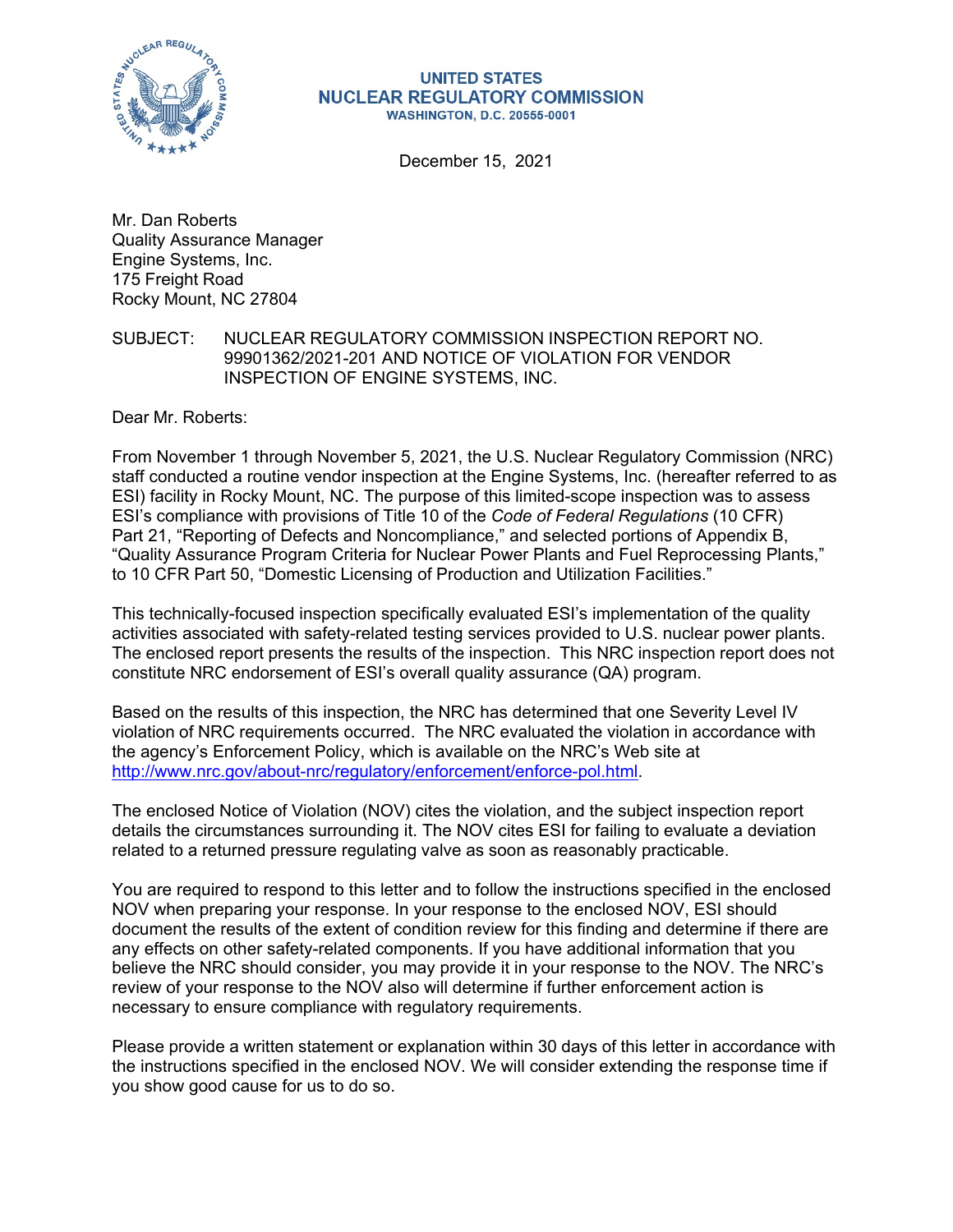In accordance with 10 CFR 2.390, "Public Inspections, Exemptions, Requests for Withholding," of the NRC's "Rules of Practice," the NRC will make available electronically for public inspection a copy of this letter, its enclosure, and your response through the NRC Public Document Room or from the NRC's Agencywide Documents Access and Management System, which is accessible at [http://www.nrc.gov/reading-rm/adams.html.](http://www.nrc.gov/reading-rm/adams.html) To the extent possible, your response (and if applicable), should not include any personal privacy, proprietary, or Safeguards Information so that it can be made available to the public without redaction. If personal privacy or proprietary information is necessary to provide an acceptable response, please provide a bracketed copy of your response that identifies the information that should be protected and a redacted copy of your response that deletes such information. If you request that such material be withheld from public disclosure, you must specifically identify the portions of your response that you seek to have withheld and provide in detail the bases for your claim (e.g., explain why the disclosure of information would create an unwarranted invasion of personal privacy or provide the information required by 10 CFR 2.390(b) to support a request for withholding confidential commercial or financial information). If Safeguards Information is necessary to provide an acceptable response, please provide the level of protection described in 10 CFR 73.21, "Protection of Safeguards Information: Performance Requirements."

Sincerely,

Kerri A. Kavanagh, Chief

 $K = \begin{bmatrix} \text{Signed by Kavanagh, K} \\ \text{on } 12/15/21 \end{bmatrix}$ 

Quality Assurance and Vendor Inspection Branch Division of Reactor Oversight Office of Nuclear Reactor Regulation

Docket No.: 99901362

EPID No.: I-2021-201-0062

Enclosures:

- 1. Notice of Violation
- 2. Inspection Report No. 99901362/2021-201 and Attachment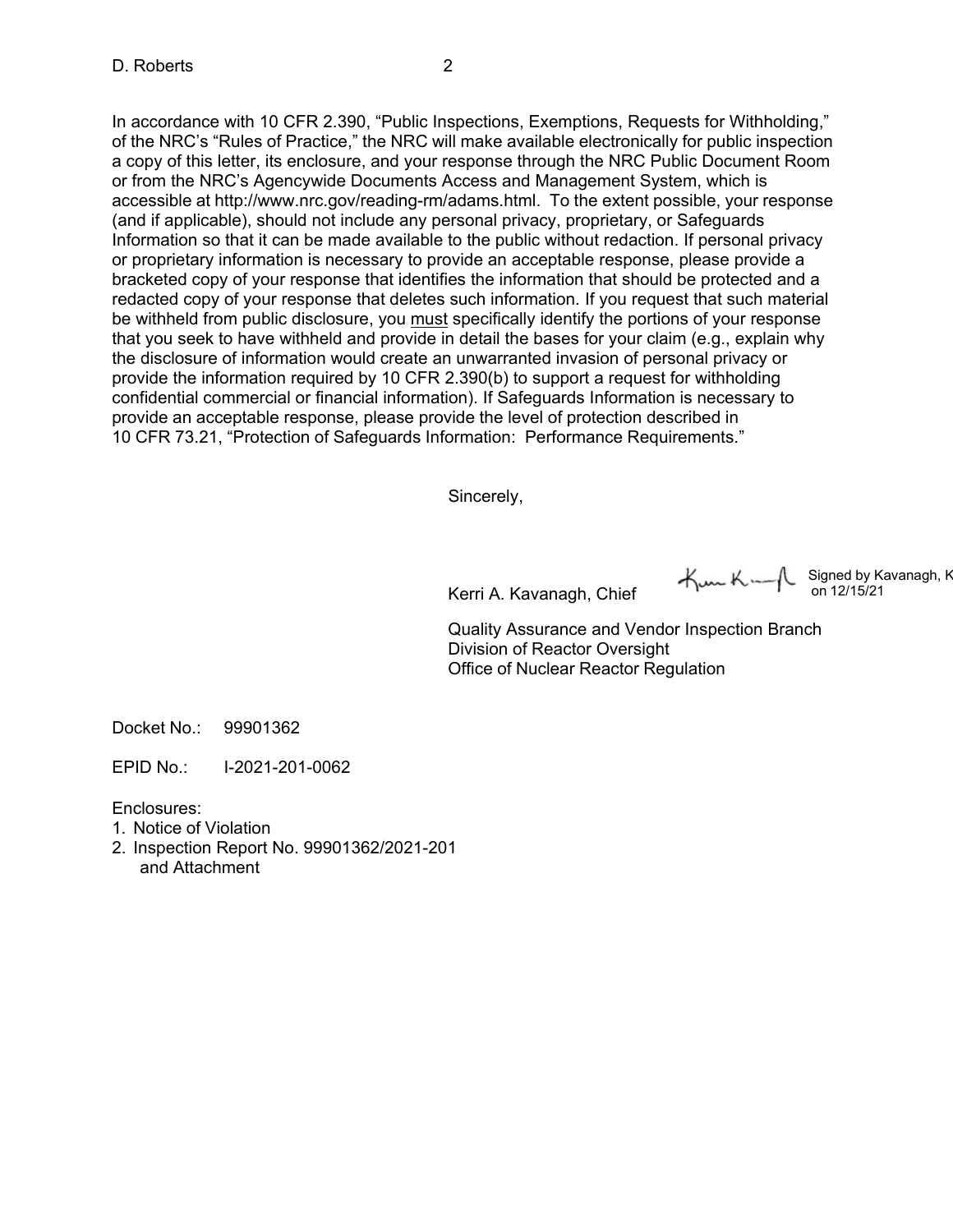## D. Roberts 3

SUBJECT: NUCLEAR REGULATORY COMMISSION INSPECTION REPORT NO. 99901362/2021-201 AND NOTICE OF VIOLATION FOR VENDOR INSPECTION OF ENGINE SYSTEMS, INC. Dated: December 15, 2021

DISTRIBUTION: RFelts CRegan PMcKenna ASakadales ConE\_Resource NRR\_DRO\_IQVB **Distribution** 

## **ADAMS Accession No.: ML21341B189 NRR-106**

| <b>OFFICE</b>                                                               | NRR/DRO/IQVB  | NRR/DRO/IQVB   | NRR/DRO/IQVB  |
|-----------------------------------------------------------------------------|---------------|----------------|---------------|
| <b>NAME</b>                                                                 | <b>AKeim</b>  | PPrescott      | <b>LSmith</b> |
| <b>DATE</b>                                                                 | 12/7/2021     | 12/10/2021     | 12/10/2021    |
| <b>OFFICE</b>                                                               | NRR/DRO/IQVB  | NRR/DRO/IRAB   | NRR/DRO/IQVB  |
| <b>NAME</b>                                                                 | <b>DZhang</b> | <b>BHughes</b> | KKavanagh     |
| <b>DATE</b>                                                                 | 12/10/2021    | 12/14/2021     | 12/15/2021    |
| $\mathbf{A} = \mathbf{B} \mathbf{A} + \mathbf{B} \mathbf{B}$<br>BEAGBB AABV |               |                |               |

**OFFICIAL RECORD COPY**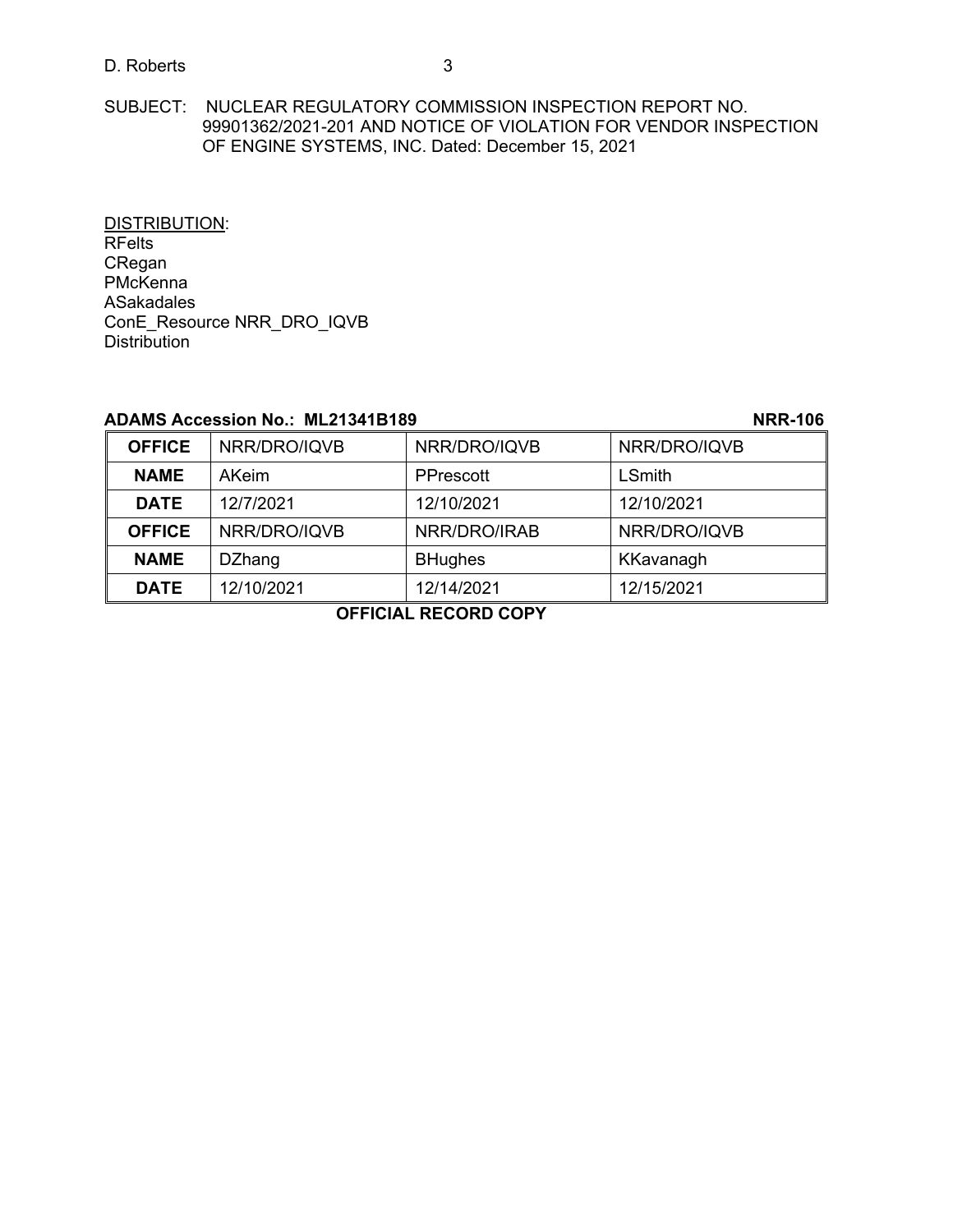## **NOTICE OF VIOLATION**

Engine Systems, Inc Docket No. 99901362 Rocky Mount, NC 27804

Report No. 2021-201

During a U.S. Nuclear Regulatory Commission (NRC) inspection conducted at the Engine Systems, Inc. (hereafter referred to as ESI) facility in Rocky Mount, NC, from November 1, 2021 through November 5, 2021, a violation of NRC requirements was identified. In accordance with the NRC Enforcement Policy, the violation is listed below:

Section 21.21, "Notification of failure to comply or existence of a defect and its evaluation," of Title 10 of the *Code of Federal Regulations* (10 CFR) Part 21, requires that "Each individual, corporation, partnership, dedicating entity, or other entity subject to the regulations in this part shall adopt appropriate procedures to evaluate deviations and failures to comply to identify defects and failures to comply associated with substantial safety hazards as soon as practicable."

Contrary to the above, as of August 19, 2021, ESI failed to adopt appropriate procedures to evaluate deviations and failures to comply and identify defects as soon as practicable. Specifically, Engine Systems received a failed pressure regulating valve on February 24, 2021 from a facility subject to the regulations in 10 CFR Part 50. Due to inappropriate procedures in place, six months elapsed between the arrival of the failed part at ESI and the evaluation of that valve on August 19, 2021 which resulted in a Part 21 notification to the NRC.

This issue has been identified as Violation 99901362/2021-201-01.

This is a Severity Level IV violation (Section 6.9.d of the NRC Enforcement Policy).

Under the provisions of 10 CFR Part 2.201, "Notice of Violation," ESI is hereby required to submit a written statement or explanation to the U.S. Nuclear Regulatory Commission, ATTN: Document Control Desk, Washington, DC 20555-0001, with a copy to the Chief, Quality Assurance and Vendor Inspection Branch, Division of Reactor Oversight, Office of Nuclear Reactor Regulation, within 30 days of the date of the letter transmitting this notice of violation. This reply should be clearly marked as a "Reply to a Notice of Violation" and should include (1) the reason for the violation or, if contested, the basis for disputing the violation or severity level, (2) the corrective steps that have been taken and the results achieved, (3) the corrective steps that will be taken, and (4) the date when full compliance will be achieved. Your response may reference or include previous docketed correspondence if the correspondence adequately addresses the required response. Where good cause is shown, the NRC will consider extending the response time.

If you contest this enforcement action, provide a copy of your response, with the basis for your denial, to the Director, Office of Enforcement, U.S. Nuclear Regulatory Commission, Washington, DC 20555-0001.

Because your response will be made available electronically for public inspection in the NRC Public Document Room or from the NRC's Agencywide Documents Access and Management System, which is accessible from the NRC Web site at <http://www.nrc.gov/reading->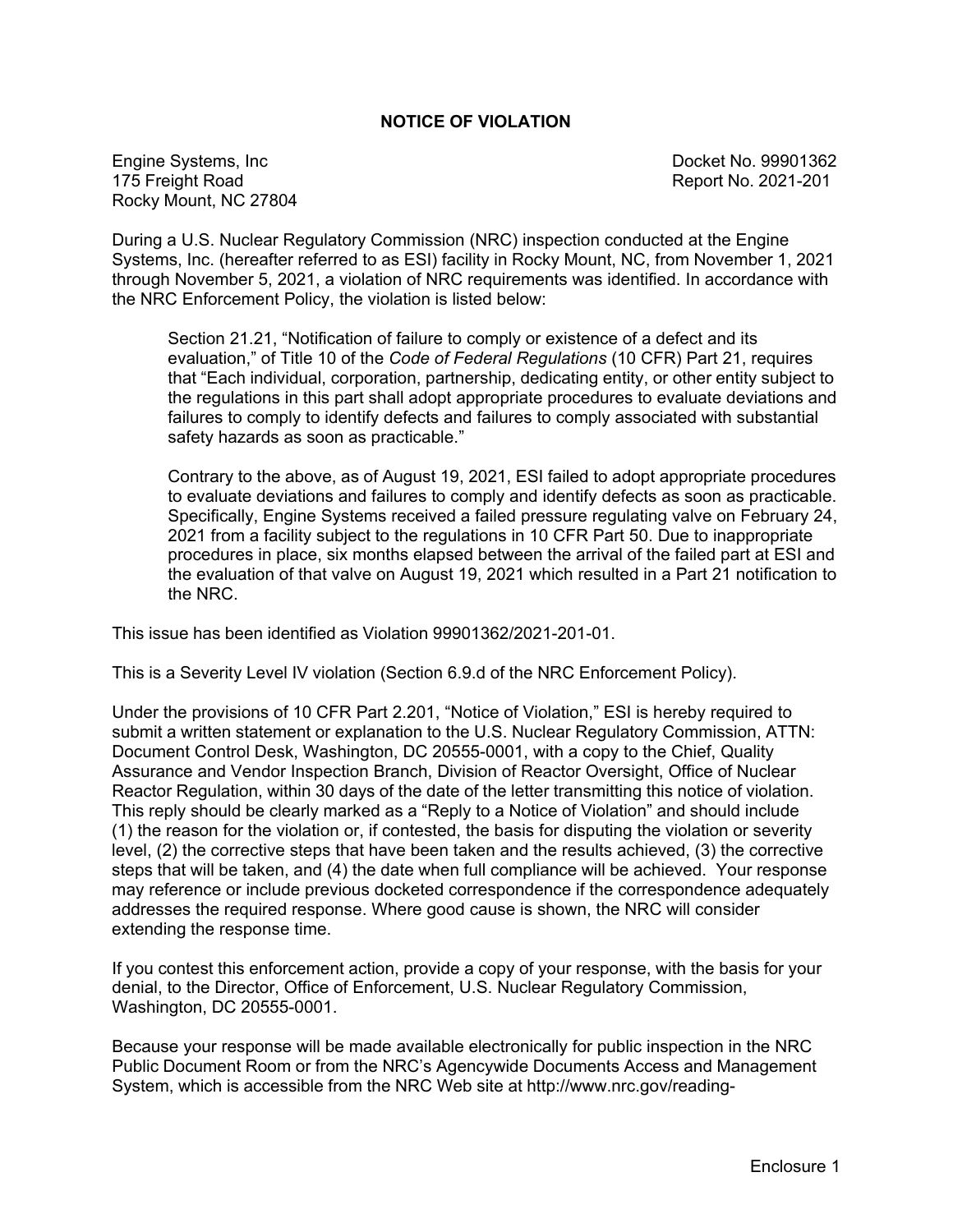rm/adams.html, to the extent possible it should not include any personal privacy, proprietary, or Safeguards Information (SGI) so that the agency can make it available to the public without redaction. If personal privacy or proprietary information is necessary to provide an acceptable response, then please provide a bracketed copy of your response that identifies the information that should be protected and a redacted copy of your response that deletes such information. If you request that such material be withheld, you must specifically identify the portions of your response that you seek to have withheld and provide in detail the bases for your claim of withholding (e.g., explain why the disclosure of information would create an unwarranted invasion of personal privacy or provide the information required by 10 CFR 2.390(b) to support a request for withholding confidential commercial or financial information). If SGI is necessary to provide an acceptable response, please provide the level of protection described in 10 CFR 73.21, "Protection of Safeguards Information: Performance Requirements"

Dated this 15th day of December 2021.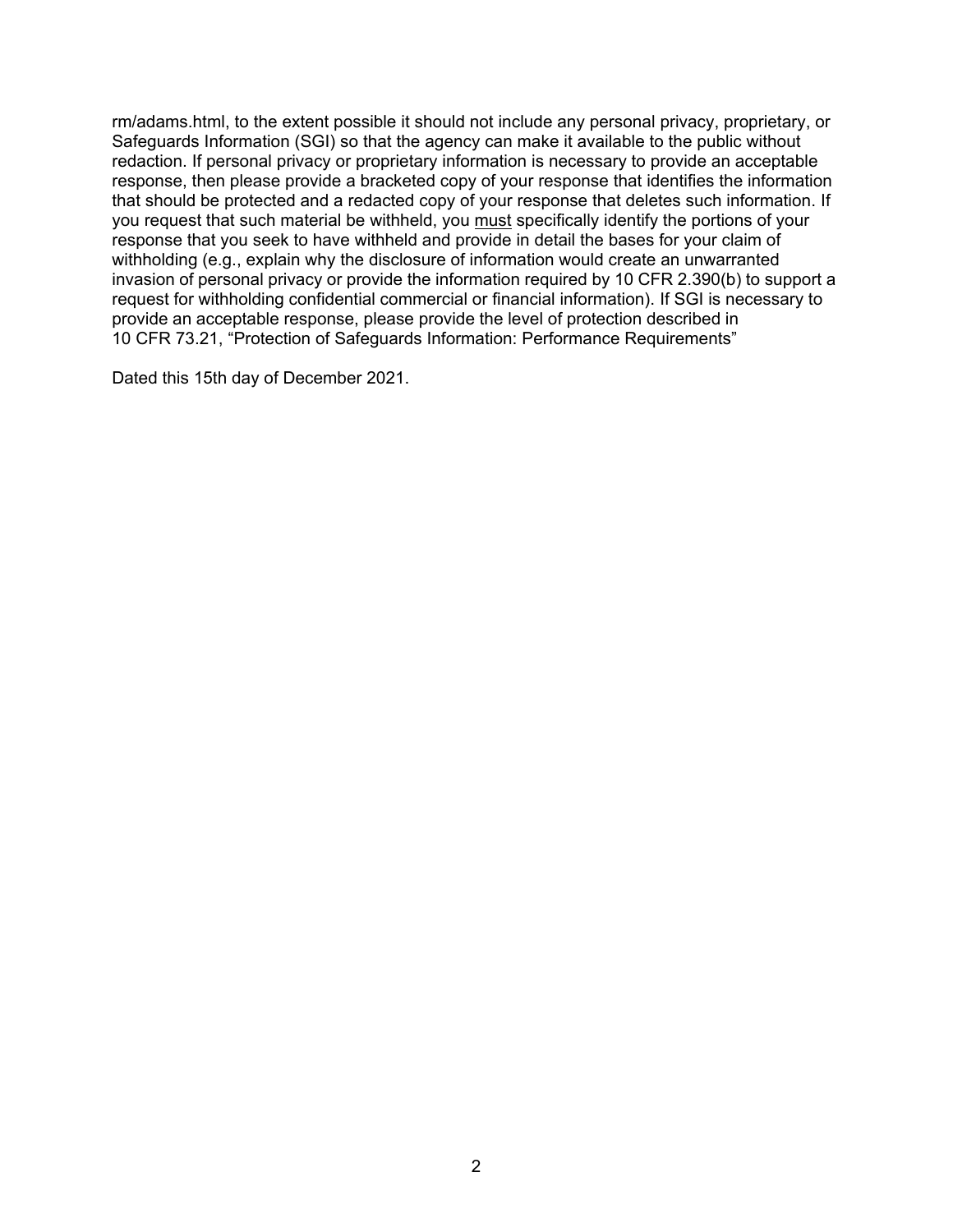## **U.S. NUCLEAR REGULATORY COMMISSION OFFICE OF NUCLEAR REACTOR REGULATION DIVISION OF REACTOR OVERSIGHT VENDOR INSPECTION REPORT**

| Docket No.:                       | 99901362                                                                                                                                                                                                                                                                                                                                                    |                                                              |                    |
|-----------------------------------|-------------------------------------------------------------------------------------------------------------------------------------------------------------------------------------------------------------------------------------------------------------------------------------------------------------------------------------------------------------|--------------------------------------------------------------|--------------------|
| Report No.:                       | 99901362/2021-201                                                                                                                                                                                                                                                                                                                                           |                                                              |                    |
| Vendor:                           | Engine Systems, Inc.<br>175 Freight Road<br>Rocky Mount, NC 27804                                                                                                                                                                                                                                                                                           |                                                              |                    |
| <b>Vendor Contact:</b>            | Mr. Dan Roberts<br><b>Quality Assurance Manager</b><br>Email: Dan.Roberts@kirbycorp.com<br>Phone: 252-407-8204                                                                                                                                                                                                                                              |                                                              |                    |
| <b>Nuclear Industry Activity:</b> | The Engine Systems, Inc. facility is located in Rocky Mount, NC.<br>This facility provides diesel engine replacement equipment and<br>services to U.S. nuclear power plants including safety related<br>components, seismic and environmental qualification services and<br>commercial grade dedication services for diesel engine parts and<br>components. |                                                              |                    |
| <b>Inspection Dates:</b>          | November 1 - 5, 2021                                                                                                                                                                                                                                                                                                                                        |                                                              |                    |
| Inspectors:                       | Andrea Keim<br>Deanna Zhang<br>Laura Smith<br>Paul Prescott                                                                                                                                                                                                                                                                                                 | NRR/DRO/IQVB<br>NRR/DRO/IQVB<br>NRR/DRO/IQVB<br>NRR/DRO/IQVB | <b>Team Leader</b> |
| Approved by:                      | Kerri A. Kavanagh, Chief<br>Quality Assurance and Vendor Inspection Branch<br>Division of Reactor Oversight<br>Office of Nuclear Reactor Regulation                                                                                                                                                                                                         |                                                              |                    |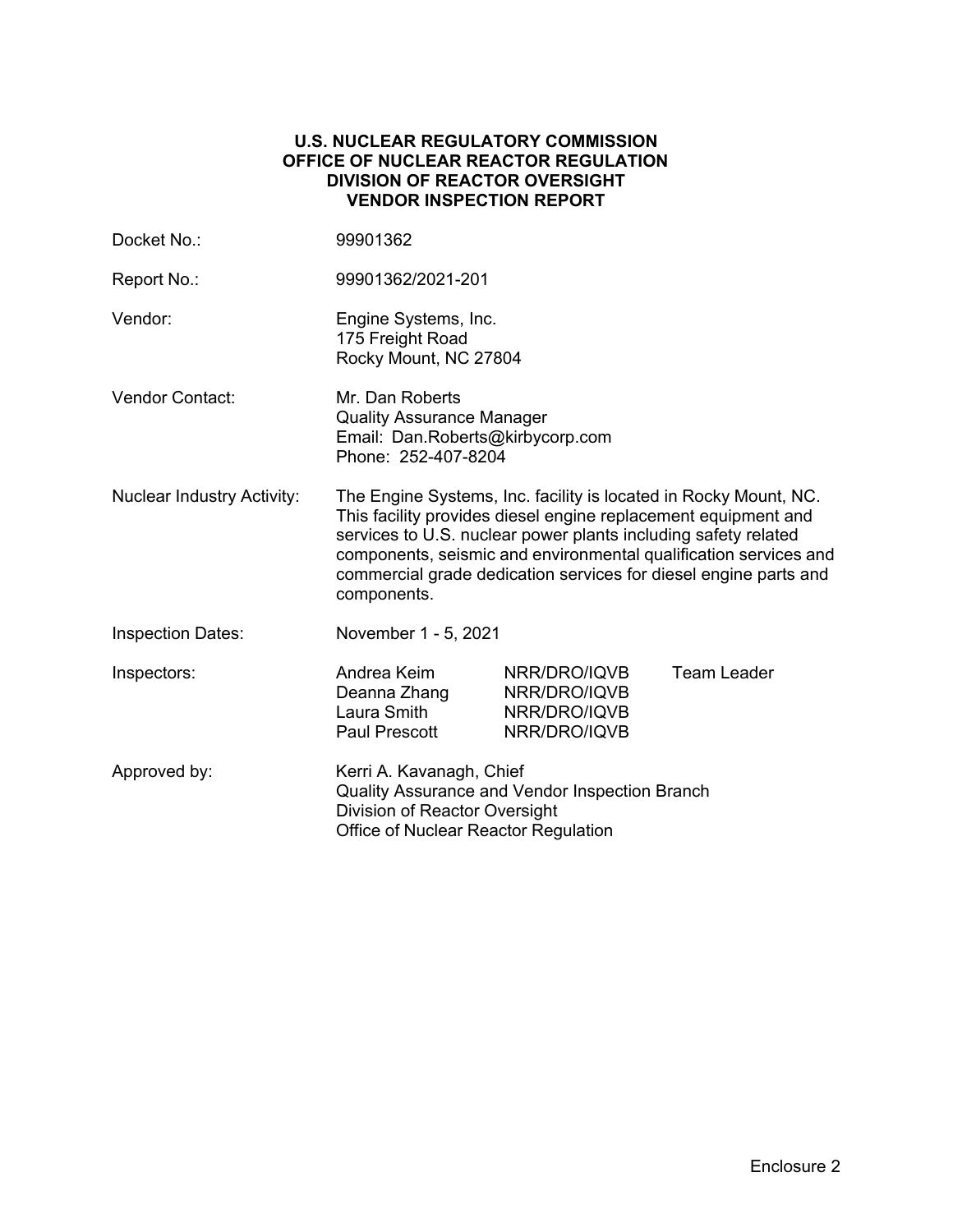## **EXECUTIVE SUMMARY**

Engine Systems, Inc. 99901362/2021-201

The U.S. Nuclear Regulatory Commission (NRC) staff conducted a routine vendor inspection at the Engine Systems, Inc. (hereafter referred to as ESI) facility in Rocky Mount, NC, to verify that it had implemented an adequate quality assurance (QA) program that complies with the requirements of Appendix B, "Quality Assurance Criteria for Nuclear Power Plants and Fuel Reprocessing Plants," to Title 10 of the *Code of Federal Regulations* (10 CFR) Part 50, "Domestic Licensing of Production and Utilization Facilities," and 10 CFR Part 21, "Reporting of Defects and Noncompliance." The NRC inspection team conducted this inspection from November 1, 2021 through November 5, 2021. This was the third NRC vendor inspection at the ESI facility.

This technically-focused inspection specifically evaluated ESI's implementation of quality activities associated with safety-related testing services provided to the U.S. nuclear power plants. Specific activities observed by the NRC inspection team included witnessing:

- A set of seismic qualification tests for Purchase Order (PO) 1143071 for DEL Engine pressure switches with part number F-577-046.
- The disassembly and replacement of capacitors on a Woodward governor control (model number SSF2400A) and functional testing.

These regulations served as the bases for the NRC inspection:

- Appendix B to 10 CFR Part 50
- 10 CFR Part 21

During this inspection, the NRC inspection team implemented Inspection Procedure (IP) 43002, "Routine Inspections of Nuclear Vendors," dated January 27, 2017, IP 43004, "Inspection of Commercial-Grade Dedication Programs," dated January 27, 2017, and IP36100, "Inspection of 10 CFR Part 21 and Programs for Reporting Defects and Noncompliance," dated May 16, 2019.

With the exception of the notice of violation described below, the NRC inspection team concluded that ESI's QA policies and procedures comply with the applicable requirements of Appendix B to 10 CFR Part 50 and 10 CFR Part 21, and that ESI personnel are implementing these policies and procedures effectively. The results of this inspection are summarized below.

### 10 CFR Part 21 Program

The NRC inspection team reviewed ESI's policies and procedures associated with the 10 CFR Part 21 program to verify adequate implementation of the regulatory requirements. The NRC inspection team: (1) reviewed the 10 CFR Part 21 posting; (2) reviewed a sample of nonconformance and corrective action reports to verify that ESI adequately considered issues for evaluation under their 10 CFR Part 21 Program; (3) verified that ESI's nonconformance and corrective action procedures provide a link to the 10 CFR Part 21 program; and reviewed ESI's Part 21 evaluations.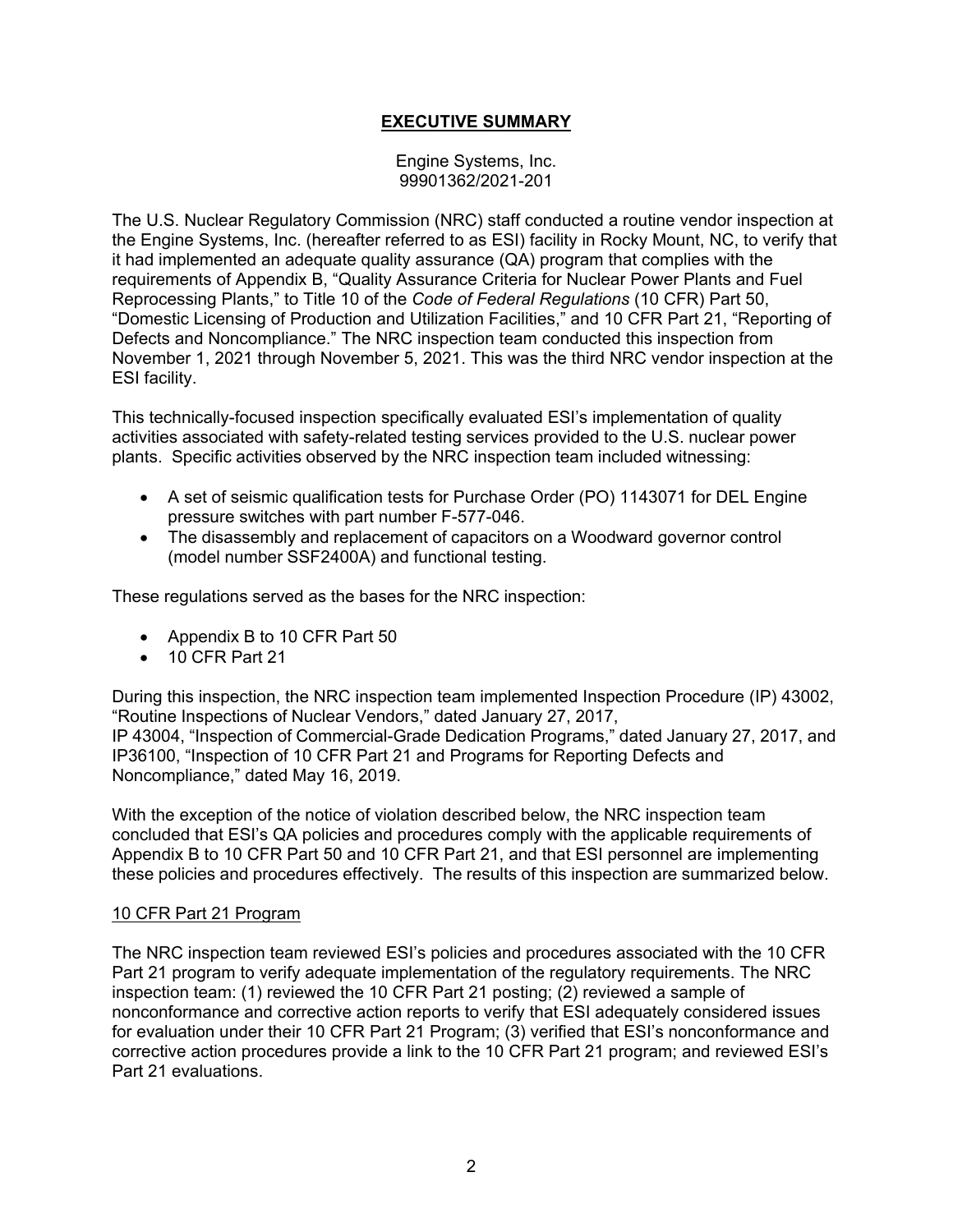The NRC inspection team issued Violation 99901362/2021-201-01 in association with ESI's failure to implement the regulatory requirements of 10 CFR Part 21. Violation 99901362/2021- 201-01 cites ESI for failing to evaluate deviations and failures to comply associated with substantial safety hazards as soon as practicable. Specifically, ESI failed to enter a returned product into its corrective action program, allowing a defective part to remain in processing for six months before it was adequately evaluated.

## Design Control

The NRC inspection team reviewed ESI's policies and implementing procedures that govern the design, implementation, and testing of basic components supplied by ESI to verify compliance with the regulatory requirements of Criterion III, "Design Control," of Appendix B, "Quality Assurance Criteria for Nuclear Power Plants and Fuel Reprocessing Plants," to 10 CFR Part 50. The NRC inspection team reviewed a select sample of the design, qualification, and testing documentation associated with a set of pressure switches and a turbine control panel project. The NRC inspection team also witnessed seismic testing performed on these pressure switches. The NRC inspection team identified an instance where the ESI failed to adequately identify applicable design requirements to confirm these requirements were correctly translated into specifications, drawings, procedures, and instructions. The NRC inspection team also identified an instance where ESI failed to remove a retired reference from a design procedure. The NRC identified these issues as minor because the inspection team did not find any negative impacts to the turbine control project based on the documentation sampled. ESI entered these minor issues into ESI's corrective actions program, and the NRC inspection team reviewed and confirmed the accurate capture of these issues in the associated corrective action report (CAR). No findings of significance were identified.

## Commercial-Grade Dedication

The NRC inspection team reviewed ESI's policies and implementing procedures that govern the implementation of its commercial-grade dedication (CGD) program to verify compliance with the requirements of Criterion III, "Design Control," and Criterion VII, "Control of Purchase Material, Equipment, and Services," of Appendix B to 10 CFR Part 50. The NRC inspection team reviewed and evaluated a sample of completed CGD documentation including technical evaluations used to identify critical characteristics and acceptance criteria. The NRC inspection team also reviewed a sample of surveys and confirmed that the surveys addressed the appropriate critical characteristics and were performed based on a plan and by trained personnel. No findings of significance were identified.

## Control of Measuring and Test Equipment

The NRC inspection team reviewed ESI's policies and implementing procedures that govern the control of the measuring and test equipment (M&TE) program to verify compliance with the requirements of Criterion XII, "Control of Measuring and Test Equipment," of Appendix B to 10 CFR Part 50. The NRC inspection team sampled the calibration records used for the seismic testing instruments of pressure switches for PO 1143071 and observed that the calibrations were performed in accordance with ESI's M&TE procedures and adequately documented. No findings of significance were identified.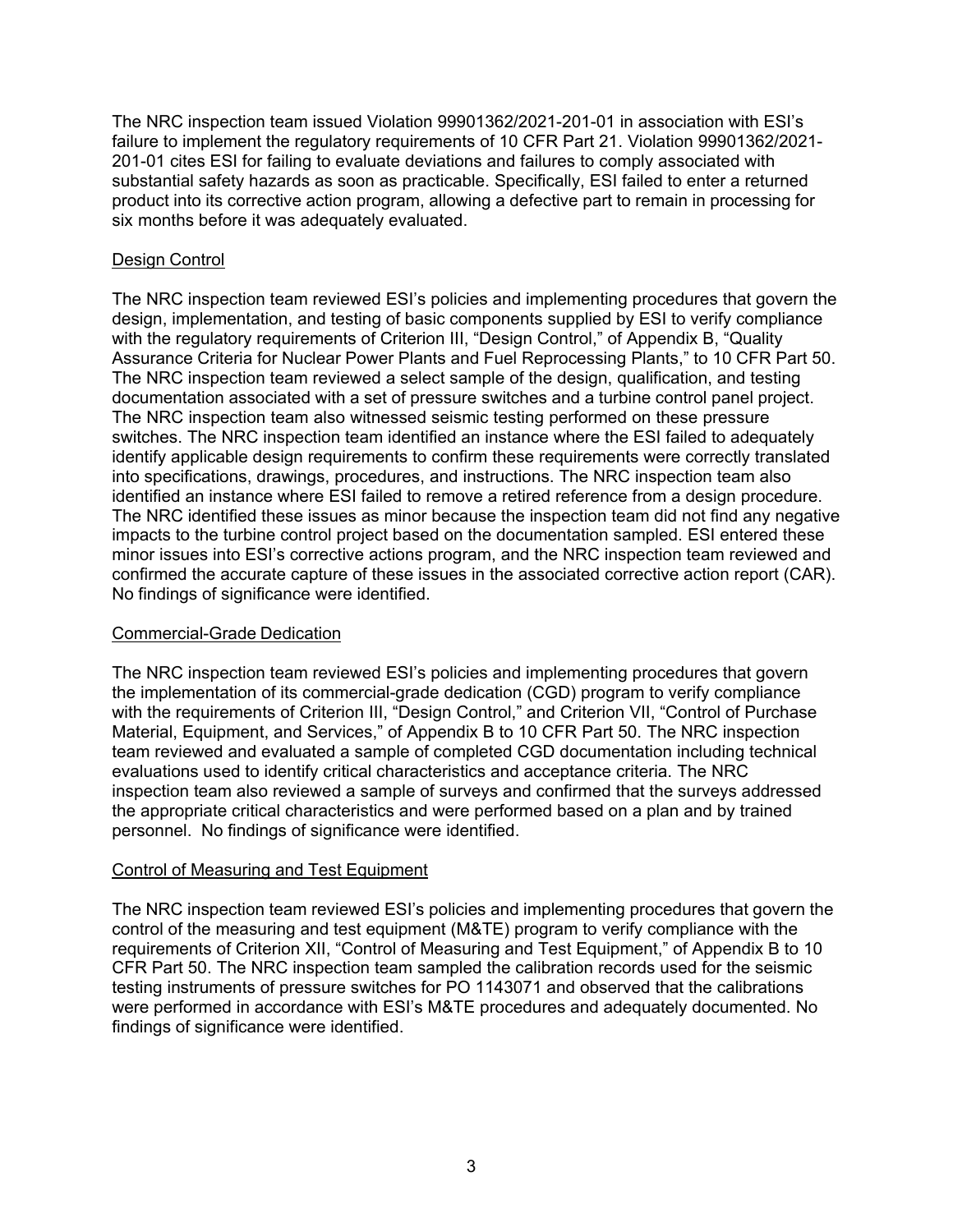## Nonconforming Material, Parts, or Components and Corrective Action

The NRC inspection team reviewed nonconformance and corrective action reports to ensure that technical and manufacturing deficiencies have been appropriately evaluated, dispositioned, and reported to customers as required. The NRC inspection team verified that nonconformance reports (NCRs) were closed with sufficient objective evidence and that they were reviewed by qualified personnel for adequacy, completeness, disposition, and prioritization. The NRC inspection team verified that any NCRs dispositioned as "repair" included supplemental work instructions to address the repairs and that the Quality Control inspectors inspected and signed-off on them. The NRC inspection team verified the implementation and closure of ESI's corrective actions in response to any internal or external audits. In addition, the NRC inspection team reviewed the implementation and closure of the corrective actions opened to address the Notice of Nonconformance documented in the NRC's inspection report No. 99901362/2015-201, dated July 6, 2015. No findings of significance were identified.

## Audits

The NRC inspection team reviewed ESI's policies and procedures that govern the implementation of the internal audits program to verify compliance with the regulatory requirements in Criterion XVIII, "Audits," of Appendix B to 10 CFR Part 50. The NRC inspection team reviewed the results of ESI's internal audits for 2020 and 2021 and verified that ESI was implementing its processes for internal audits and no findings of significance were observed in this area. No findings of significance were identified.

## Identification and Control of Materials, Parts, and Components

The NRC inspection team reviewed ESI's policies and procedures that govern the implementation of its materials, parts, and components control program to verify compliance with the requirements of Criterion VIII, "Identification and Control of Materials, Parts, and Components," of Appendix B to 10 CFR Part 50. The NRC inspection team observed receipt, fabrication and storage activities associated with on-going production orders and reviewed a sample of completed shop work orders to confirm ESI personnel were performing material control activities in accordance with the policies and procedures established for those activities. No findings of significance were identified.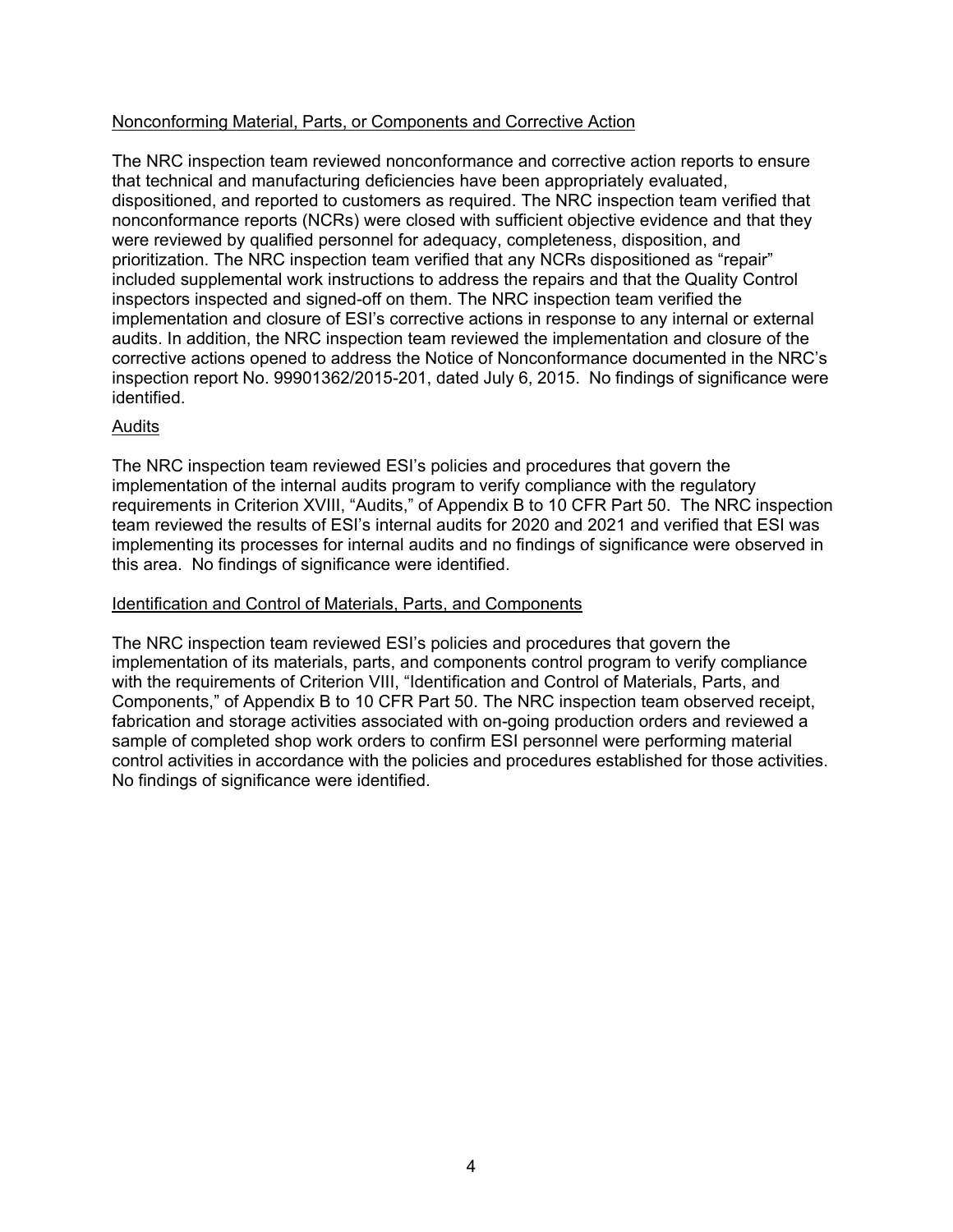## **REPORT DETAILS**

## 1. 10 CFR Part 21 Program

### a. Inspection Scope

The Nuclear Regulatory Commission (NRC) inspection team reviewed Engine System Inc's (hereafter referred to as ESI) policies and implementing procedures that govern the implementation of its Title 10 of the *Code of Federal Regulations* (10 CFR) Part 21, "Reporting of Defects and Noncompliance," program to verify compliance with the regulatory requirements. In addition, the NRC inspection team reviewed the 10 CFR Part 21 posting and a sample of ESI's nonconformance and corrective action reports to verify that ESI adequately considered issues for evaluation under their 10 CFR Part 21 program. The NRC inspection team also verified that ESI's nonconformance and corrective action procedures provide a link to the 10 CFR Part 21 program.

The NRC inspection team reviewed a sample of 10 CFR Part 21 evaluations performed within the past three years and confirmed that ESI had effectively implemented the requirements for evaluating deviations and failures to comply. The NRC inspection team verified that ESI's procedure directs notifications be performed in accordance with the requirements of 10 CFR 21.21, as applicable. ESI provided sufficient documentation to support their engineering evaluations regarding potential 10 CFR Part 21 reportability over the period of the past three years.

The NRC inspection team also discussed the 10 CFR Part 21 program with ESI's management and technical staff. The attachment to this inspection report lists the documents reviewed and personnel interviewed by the NRC inspection team.

### b. Observations and Findings

During the review of the nonconformances and corrective action reports, one report identified a part that did not perform as expected by the customer. ESI authorized the return of the item. It was received in February 2021. The returned item was placed in the segregated area for evaluation upon receipt. Due to a lack of systemic solutions, a non-conformance report (NCR) was not written and the item was left for in process. After approximately six months a review of the segregation area identified the returned item and a 10 CFR Part 21 evaluation was performed. The evaluation determined that the part had a defect that was subject to the 10 CFR Part 21 reportingrequirements.

ESI neglected to evaluate the returned item in a timely manner due to the lack of procedure guidance for processing returned items in a timely manner. Instead, ESI relied upon employees to remember each part as it came in and what was to be done with it upon arrival. When the part arrived, the receiving employee placed it back in for processing. The part was then left there for approximately six months before aroutine review of the process area led to the discovery of the part.

Once the part was discovered and evaluated, the required Part 21 notifications were performed in a timely manner. A corrective action report was written to address the failure to evaluate the part in a timely manner. The corrective action taken, in part, was to write a NCR for all returned items, regardless of the reason for return.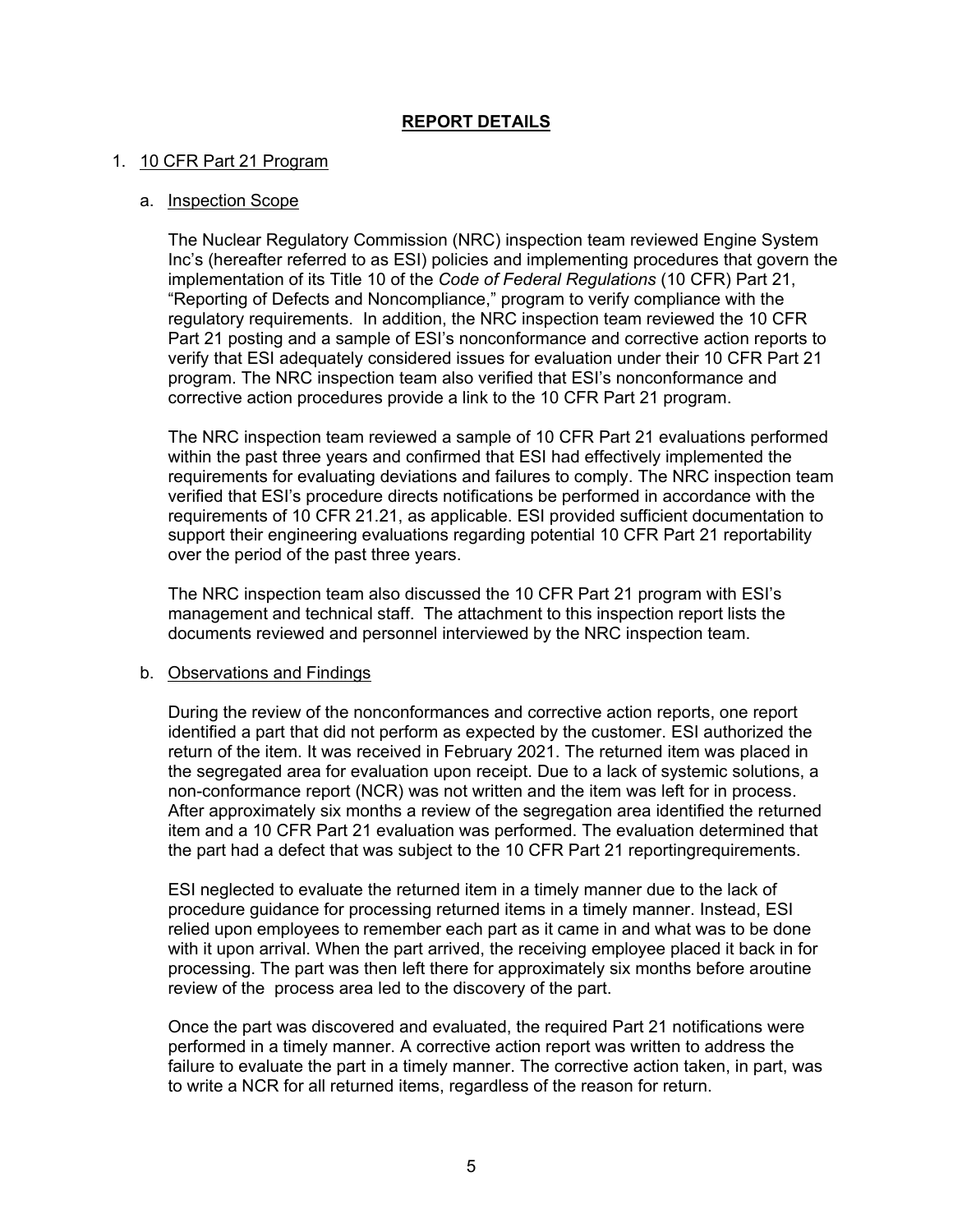This issue fails to meet the "as soon as practicable" clause of 10 CFR 21. This issue is cited in notice of violation 99901362/2021-201-01

#### c. Conclusion

The NRC inspection team issued Violation 99901362/2021-201-01 in association with ESI's failure to implement the regulatory requirements of 10 CFR Part 21. Violation 99901362/2021-201-01 cites ESI for failing to evaluate deviations and failures to comply associated with substantial safety hazards as soon as practicable. Specifically, ESI failed to enter a returned product into its corrective action program, allowing a defective part to remain in receiving for six months before it was adequately evaluated.

### 2. Design Control

### a. Inspection Scope

The NRC inspection team reviewed ESI's policies and implementing procedures that govern the design, implementation, and testing of basic components supplied by ESI to verify compliance with the regulatory requirements of Criterion III, "Design Control," of Appendix B, "Quality Assurance Criteria for Nuclear Power Plants and Fuel Reprocessing Plants," to 10 CFR Part 50. The NRC inspection team reviewed a select sample of the design, qualification, and testing documentation associated with purchase order (PO) 1143071 for a set of pressure switches and PO 902443 for a turbine control panel project. The NRC inspection team also witnessed seismic testing performed on these pressure switches and observed that the test procedures were adhered to for this project.

The NRC inspection team discussed the ESI design control processes with ESI's management and technical personnel. The references and attendance list in the attachment to this inspection report identify the documents reviewed and personnel interviewed by the NRC inspection team.

#### b. Observations

The NRC inspection team identified an instance where the vendor failed to adequately identify applicable design requirements to confirm these requirements are correctly translated into specifications, drawings, procedures, and instructions. Specifically, the vendor failed to identify which requirements from the customer's specifications (as identified in PO 902443) are applicable to ESI's portion of the turbine control system (i.e., the turbine control panel) to confirm that these applicable requirements are correctly translated into ESI's design specifications, drawings, and test and configuration procedures for this project. In addition, the NRC inspection team observed that ESI's procedure, EP-201, "Design Control," did not remove a retired reference. The NRC inspection team identified these issues as minor because the NRC inspection team did not identify any negative impacts to the design, configuration, or testing of the ESI supplied turbine control panel based. Further, ESI created Corrective Action Report (CAR) 2021-22 to document these issues. The NRC inspection team reviewed this CAR and confirmed that it adequately captured these issues in the problem statement.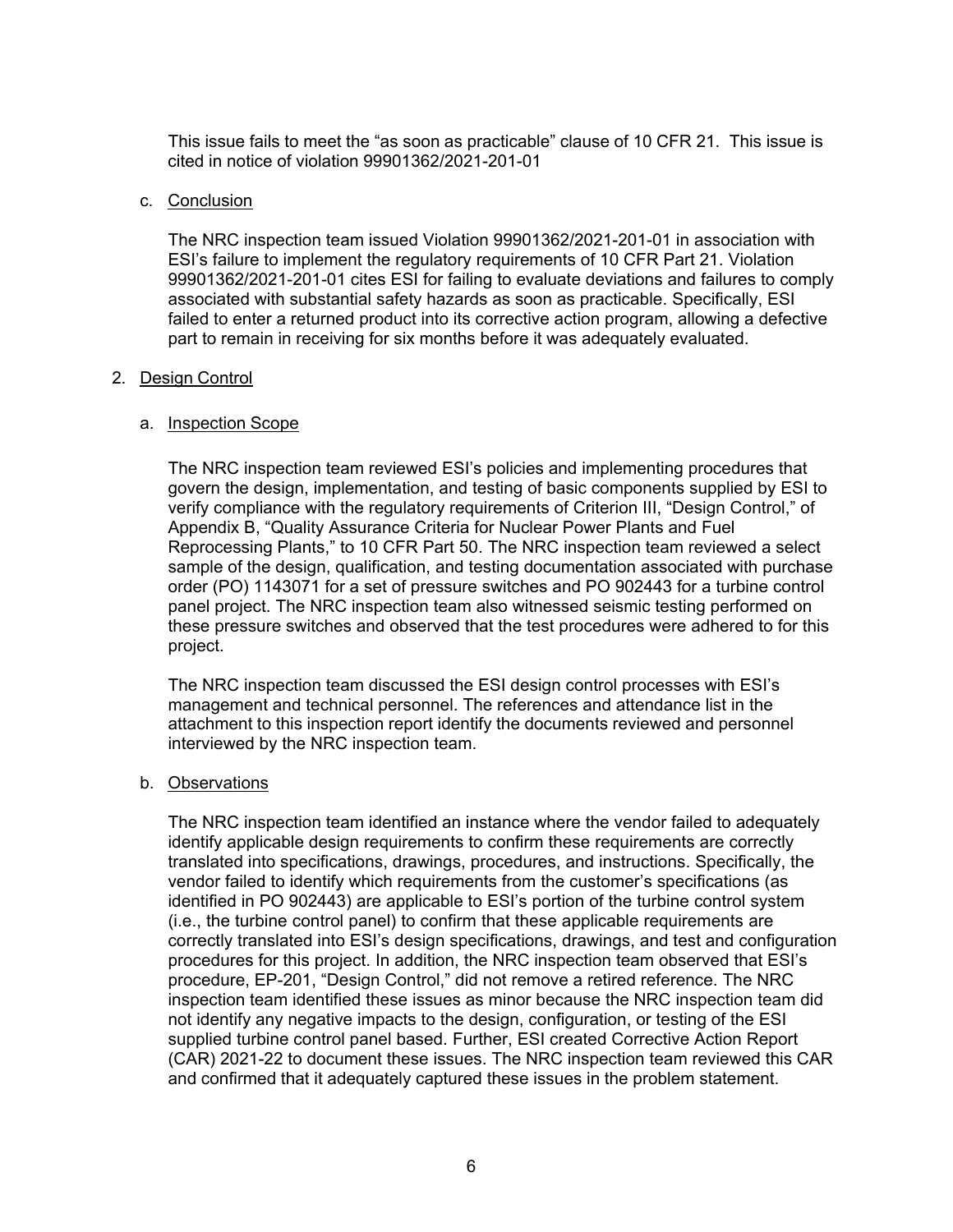## c. Conclusion

The NRC inspection team identified one issue that was not more than minor in association with ESI's failure to implement the regulatory requirements of Criterion III of Appendix B to 10 CFR Part 50. This minor issue identified ESI's failure to adequately identify applicable design requirements to confirm these requirements are correctly translated into specifications, drawings, procedures, and instructions. ESI initiated CAR 2021-22 to document these issues.

## 3. Commercial-Grade Dedication

## a. Inspection Scope

The NRC inspection team reviewed ESI's policies and implementing procedures that govern the implementation of its commercial-grade dedication (CGD) program to verify compliance with the regulatory requirements of Criterion III, and Criterion VII, "Control of Purchased Material, Equipment, and Services," of Appendix B to 10 CFR Part 50.

The NRC inspection team discussed the GCD program with ESI management and technical staff. The attachment to this inspection report lists the documents reviewed and personnel interviewed by the NRC inspection team.

## a.1 Commercial Grade Dedication

The NRC inspection team reviewed the CGD methodology for safety-related replacement diesel engine components, including the development of critical characteristics (CCs), technical evaluations, failure modes and effects analyses, acceptance criteria methods, sampling methodology, checklists, survey reports, and associated purchase orders. The NRC inspection team reviewed the CGD process for several various diesel engine components. Components reviewed included, but were not limited to piston rings, a camshaft assembly, steel shell bearings, and governor. The NRC inspection team evaluated a sample of technical evaluations and concluded that the technical evaluations in the dedication methodology appropriately identified the CCs necessary to provide reasonable assurance that the item or service would ensure the component would perform its intended safety function.

### a.2 Commercial-Grade Surveys

The NRC inspection team reviewed ESI's Approved Suppliers List (ASL) and selected a sample of suppliers to review the methodology of conducting and documenting surveys. The NRC inspection team reviewed ESI's process of selecting and approving commercial suppliers and service providers. The NRC inspection team verified that ESI had prepared and approved plans that identify the scope and applicable CCs to be verified before initiation of the survey. In addition, the NRC inspection team also reviewed a sample of surveys and confirmed that the surveys were performed by qualified individuals using checklists and/or procedures, the checklists and/or procedures included an audit plan, documented objective evidence, survey results, and a review of survey results by responsible management.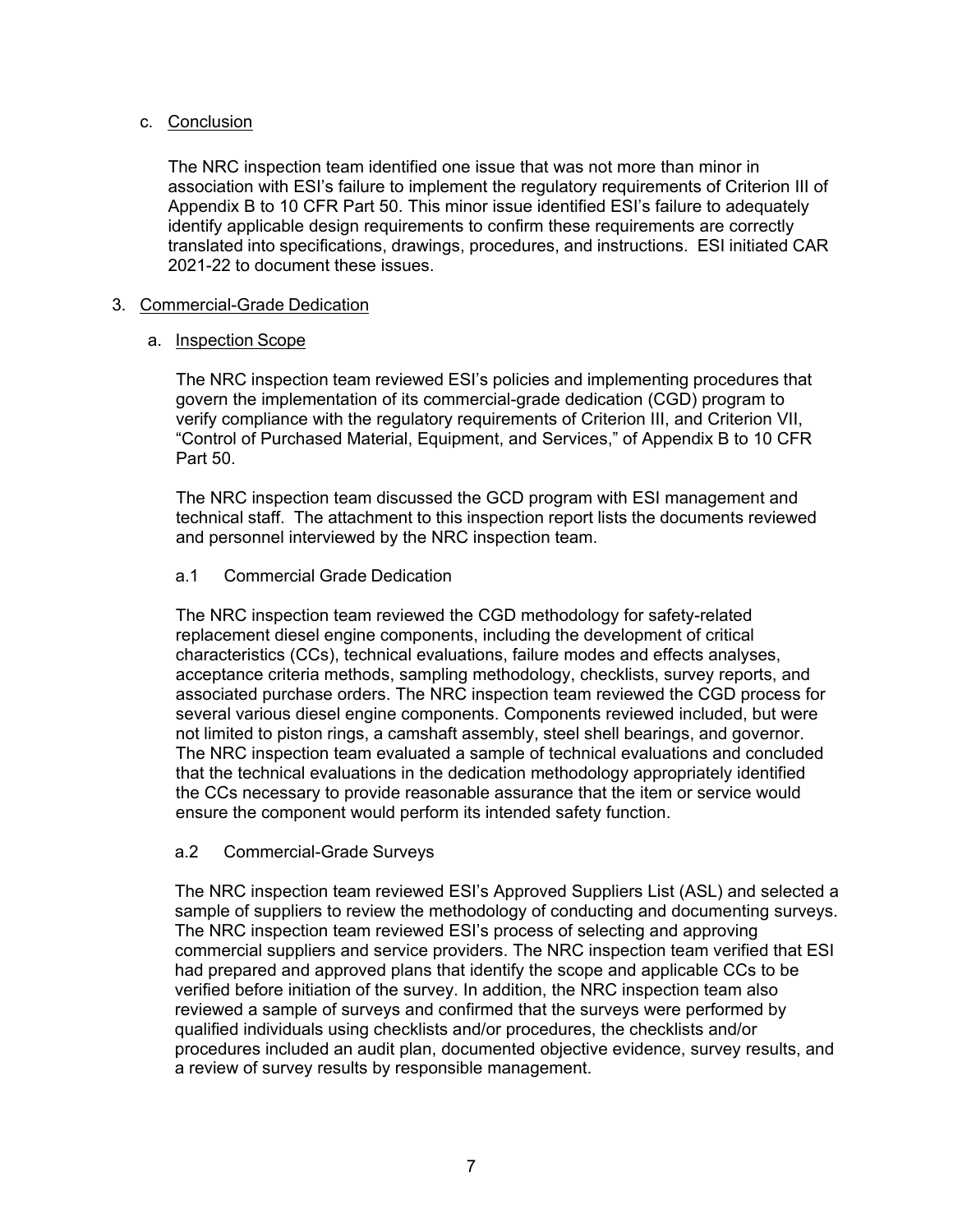## b. Observations andFindings

No findings of significance were identified.

## c. Conclusion

The NRC inspection team concluded that ESI is implementing its CGD program in accordance with the regulatory requirements of Criterion III and Criterion VII of Appendix B to 10 CFR Part 50. Based on the limited sample of documents reviewed and activities observed, the NRC inspection team determined that ESI is implementing its policies and procedures associated with the CGD program. No findings of significance were identified.

## 4. Control of Measuring and Test Equipment

## a. Inspection Scope

The NRC inspection team reviewed ESI's policies and implementing procedures that govern the implementation of its measuring and test equipment (M&TE) program to verify compliance with the requirements of Criterion XII, "Control of Measuring and Test Equipment," of Appendix B to 10 CFR Part 50. The NRC inspection team sampled the calibration records used for the seismic testing instruments of pressure switches for PO 1143071 and observed that the calibrations were performed in accordance with ESI's M&TE procedures and adequately documented.

The NRC inspection team also discussed the M&TE program with ESI's management and technical staff. The attachment to this inspection report lists the documents reviewed and personnel interviewed by the NRC inspection team.

## b. Observations and Findings

No findings of significance were identified.

## c. Conclusion

The NRC inspection team concluded that ESI is implementing its M&TE program in accordance with the regulatory requirements of Criterion XII of Appendix B to 10 CFR Part 50. Based on the limited sample of documents reviewed, the NRC inspection team determined that ESI is implementing its policies and procedures associated with the M&TE program. No findings of significance were identified.

### 5. Nonconforming Materials, Parts, or Components and Corrective Action

### a. Inspection Scope

The NRC inspection team reviewed ESI's policies and procedures regarding identification and control of nonconformances and corrective action to verify compliance with the requirements of Criterion XV, "Nonconforming Materials, Parts, or Components," and Criterion XVI, "Corrective Action," of Appendix B to 10 CFR Part 50.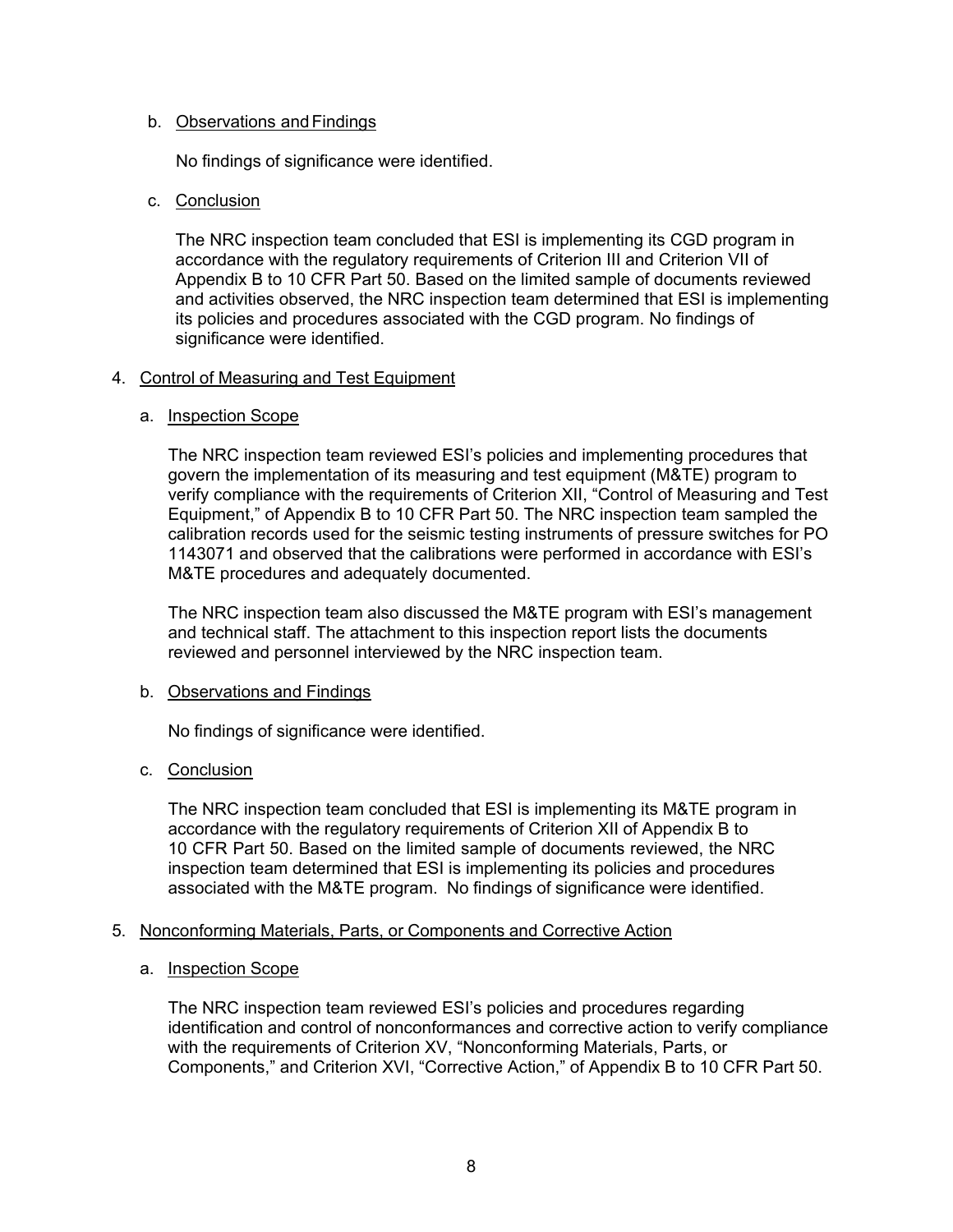The NRC inspection team determined that ESI's processes and procedures provide for the identification, documentation, segregation, evaluation, and disposition of nonconforming items. The NRC inspection team also reviewed that ESI's nonconformance process provides guidance to evaluate nonconformances for reportability under ESI's 10 CFR Part 21 program. The nonconformance process is also linked to the corrective action program.

The NRC inspection team observed ESI's assembly floor and verified that nonconforming materials were properly identified, marked, and segregated, when practical, to ensure that they were not reintroduced into the production processes.

The NRC inspection team reviewed a sample of non-conforming reports (NCRs) and confirmed that ESI: (1) dispositioned the NCRs in accordance with the applicable procedures; (2) documented an appropriate technical justification for the dispositions; and (3) took adequate corrective action regarding the nonconforming items to prevent recurrence. The NRC inspection team also reviewed a sample of CARs and confirmed: (1) adequate documentation and description of conditions adverse to quality; (2) an appropriate analysis of the cause of these conditions and the corrective actions taken to prevent recurrence; and (3) direction for review and approval by the responsible authority to verify effective implementation of the corrective actions.

The NRC inspection team also reviewed ESI's corrective actions in response to the inspection findings identified in NRC Inspection Report IR No. 99901362//2015-201 dated July 6, 2015 (Agencywide Documents Access and Management System (ADAMS) Accession No. ML15174A019).

The NRC inspection team also discussed the nonconforming materials, parts, or components and corrective action programs with ESI's management and technical staff. The attachment to this inspection report lists the documents reviewed and personnel interviewed by the NRC inspection team.

#### b. Observations and Findings

#### b.1 Corrective Action Associated with Nonconformance No. 99900905/2015-201-01

Following the May 2015 inspection of ESI, the NRC issued Nonconformance (NON) 99901362/2015-201-01 for ESI's failure to establish measures to assure that purchased services conform to the procurement documents. Specifically, ESI dedication report D-EMD-8249819-1, stated that critical characteristics for Shell Cyprina RA grease were color, worked cone penetration, dropping point, and four ball wear scar test. In two instances, ESI contracted a laboratory for the testing of the critical characteristics. The testing laboratory did not perform the four ball wear test of the grease, and subcontracted performance of the four ball wear test to a commercial laboratory. However, ESI had not conducted a commercial-grade survey, or a source verification of the commercial laboratory subcontracted to perform the four ball wear test on the grease.

In its response dated August 4, 2015 (ADAMS Accession No. ML15231A042), ESI initiated CAR 2015-21 to address NON 99901362/2015-201-01. The NRC inspection team reviewed the documentation that provided the objective evidence for the completion of the corrective actions, including the review of CAR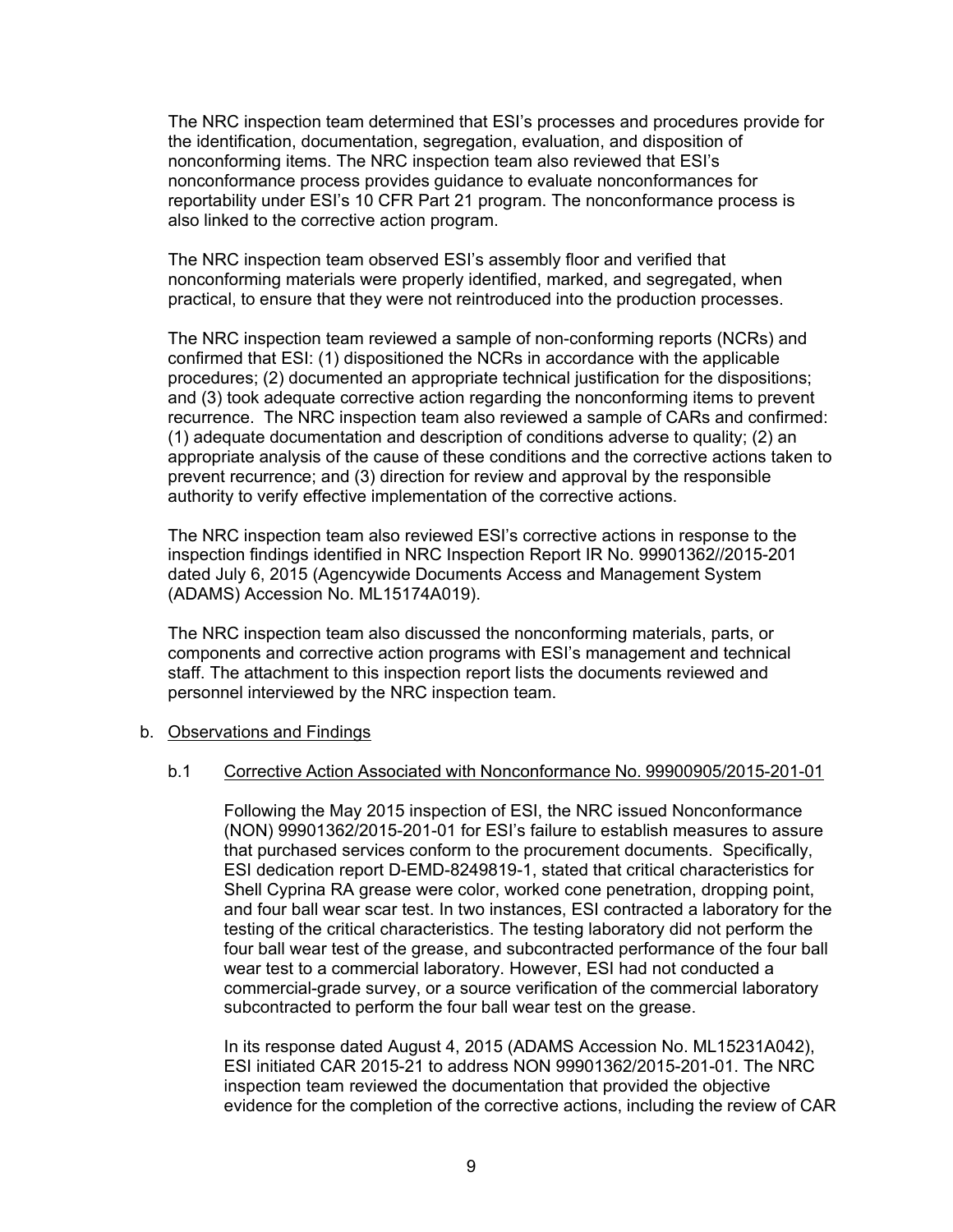2015-21. The NRC inspection team reviewed the updates to the ASL including restrictions for vendors performing testing and developed a checklist for testing services dedication.

The NRC inspection team reviewed the documentation that provided the objective evidence for the completion of the corrective actions. The NRC inspection team confirmed that the corrective actions were adequate to address the NON. Based on its review, the NRC inspection team closed Nonconformance 99901362/2015-201-01.

### b.2 Corrective Action Associated with Nonconformance No. 99900905/2015-201-02

Following the May 2015 inspection of ESI, the NRC issued Nonconformance 99901362/2015-201-02 for ESI's failure to ensure that the causes of significant conditions adverse to quality were determined and that the corrective actions taken would preclude repetition. Specifically:

- A root cause analysis was not performed for CAR #2014-04 which was identified by ESI as a Level 1 Significant Condition Adverse to Quality; nor were sufficient corrective actions taken. Consequently, a similar problem re-occurred. CAR #2014-04 was generated on April 22, 2014, after ESI identified that an order was certified and shipped to Tennessee Valley Authority on September 26, 2013 without the completion of material testing on the generator brush wires. This CAR was closed on May 22, 2014, without the completion of a root cause evaluation. Subsequently, in March 2015, ESI fulfilled Energy Northwest PO 00337942 for two voltage regulators without completing specific testing requirements specified in the PO. The PO required that at least one of the voltage regulators be tested on an actual engine prior to shipment
- ESI failed to issue a CAR to promptly identify and correct a disparity between their own laboratory results and the contracted laboratory to determine which of the two tests were valid or what caused the different material testing results. ESI issued nonconformance report (NCR) #8983 dated April 3, 2015, to document a nonconforming material (carbon content) in the commercial grade dedication of a spring seat for an emergency diesel generator air start motor. Material analyses performed by ESI's on-site laboratory yielded low out-of-specification results. As a result, ESI contracted an outside laboratory to re-perform the analysis. The same sample tested high out-of-specification. The NCR evaluation stated that the Chemical Test Report received from the outside laboratory was acceptable. ESI accepted the material because, even though carbon was slightly high, all other chemical elements compositions were correct. However, ESI failed to consider the effects of out of specification carbon on the properties of the alloy, or how a failure of the spring seat would impact the ability of the air start motor to perform its safety-related function in accordance with the dedication process.

In its response dated August 4, 2015 (ADAMS No. ML15231A042), ESI initiated CAR 2015-19, CAR 2015-20 and 2015-22 to address NON 99901362/2015-201- 02. The NRC inspection team reviewed the documentation that provided the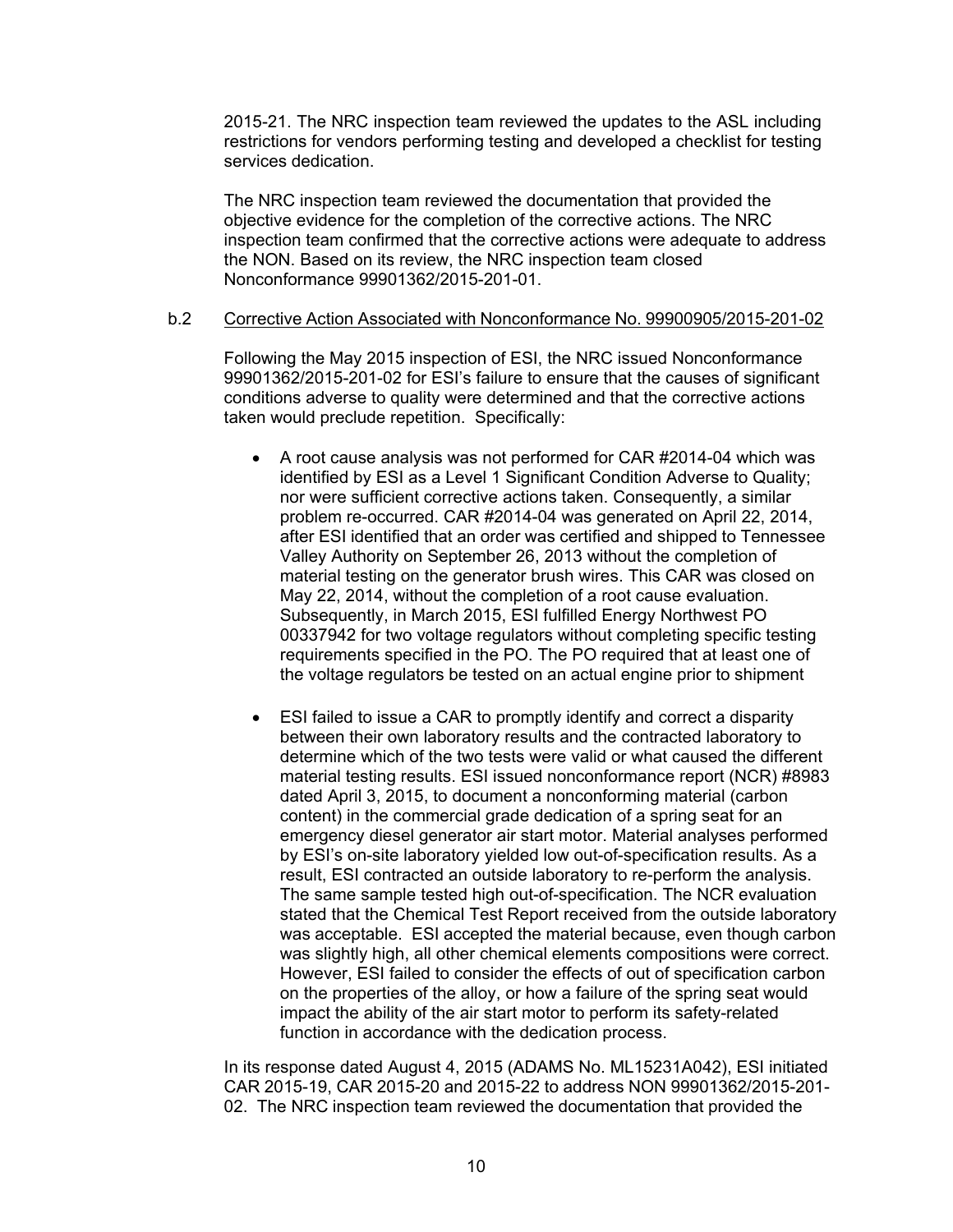objective evidence for the completion of the corrective actions, including the review of CARs 2015-19, 2015-21 and 2015-22.

ESI stated that it would revise its procedure and include a corrective action checklist to ensure that a problem is adequately identified, dispositioned for severity and potential Part 21. Additional review meetings where also incorporated. The NRC inspection team verified customer service personnel received training on customer requirements in purchase orders and the importance that all requirements are verified. The NRC inspection team verified the implementation of the changes to prevent re-occurrence.

Based on its review, the NRC inspection team closed Nonconformance 99901362/2015-201-02. The NRC inspection team reviewed the documentation that provided the objective evidence for the completion of the corrective actions. The NRC inspection team confirmed that the corrective actions were adequate to address the NON. Based on its review, the NRC inspection team closed Nonconformance 99901362/2015-201-02.

No findings of significance were identified.

## c. Conclusion

The NRC inspection team concluded that ESI is implementing its nonconforming materials, parts, or components and corrective action programs in accordance with the regulatory requirements of Criterion XV and Criterion XVI of Appendix B to 10 CFR Part 50. Based on the limited sample of documents reviewed, the NRC inspection team also determined that ESI is implementing its policies and procedures associated with the control of nonconforming materials, parts, or components and corrective action. No findings of significance were identified.

## 6. Audits

## a. Inspection Scope

The NRC inspection team reviewed ESI' policies and procedures that govern the implementation of ESI's internal audits program to verify compliant with the regulatory requirements in Criterion XVIII, "Audits," of Appendix B to 10 CFR Part 50. The NRC inspection team reviewed the results of ESI's internal audits for 2020 and 2021 and verified that ESI was implementing its processes for internal audits and no findings of significance were observed in this area. No findings of significance were identified.

The NRC inspection team also discussed the ESI's internal audit program with ESI management and technical staff. The attachment to this inspection report lists the documents reviewed and personnel interviewed by the NRC inspection team.

### b. Observations and Findings

No findings of significance were identified.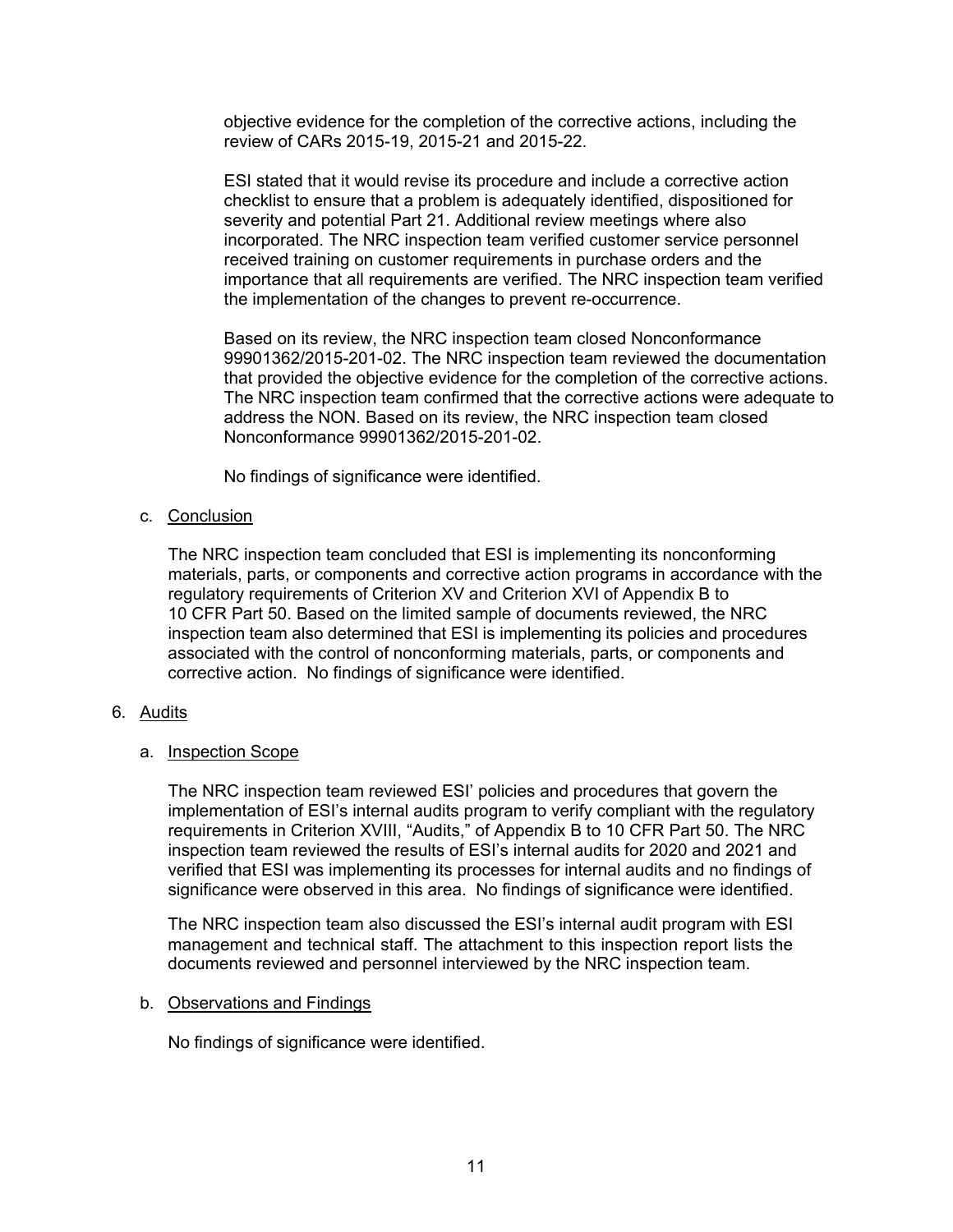## c. Conclusion

The NRC inspection team concluded that ESI is implementing the internal audits program in accordance with the regulatory requirements of Criterion XVIII of Appendix B to 10 CFR Part 50. Based on the limited sample of documents reviewed, the NRC inspection team determined that ESI is implementing its policies and procedures associated with the internal audits program. No findings of significance were identified.

## 7. Identification and Control of Materials, Parts, and Components

## a. Inspection Scope

The NRC inspection team reviewed ESI's policies and procedures that govern the implementation of materials, parts, and components identification and control program to verify compliance with the regulatory requirements in Criterion VIII, "Identification and Control of Materials, Parts, and Components," of Appendix B to 10 CFR Part 50.

The NRC inspection team witnessed on-going shop activities related to product receipt and acceptance and verified the ESI staff adequately performed intake activities including, assignment of unique identification numbers to orders, and determining additional routing of materials for necessary testing and entry into inventory.

The NRC inspection team also reviewed in-process activities in accordance with shop work orders and reviewed both material staging areas and nonconforming material segregation areas to verify material identification control methods including stamping, tagging and marking. The NRC inspection team reviewed a sample of in-process and completed work order documents and confirmed material identification for each process step was adequately documented in accordance with the procedures governing these activities.

The NRC inspection team also discussed the identification and control of materials, parts, and components program with ESI's management and technical staff. The attachment to this inspection report lists the documents reviewed and personnel interviewed by the NRC inspection team.

### b. Observations and Findings

No findings of significance were identified.

## c. Conclusion

The NRC inspection team concluded that ESI is implementing its materials, parts, and components identification and control program in accordance with the regulatory requirements of Criterion VIII of Appendix B to 10 CFR Part 50. Based on the limited sample of documents reviewed, the NRC inspection team determined that ESI is effectively implementing its policies and procedures associated with the identification and control of materials, parts, and components. No findings of significance were identified.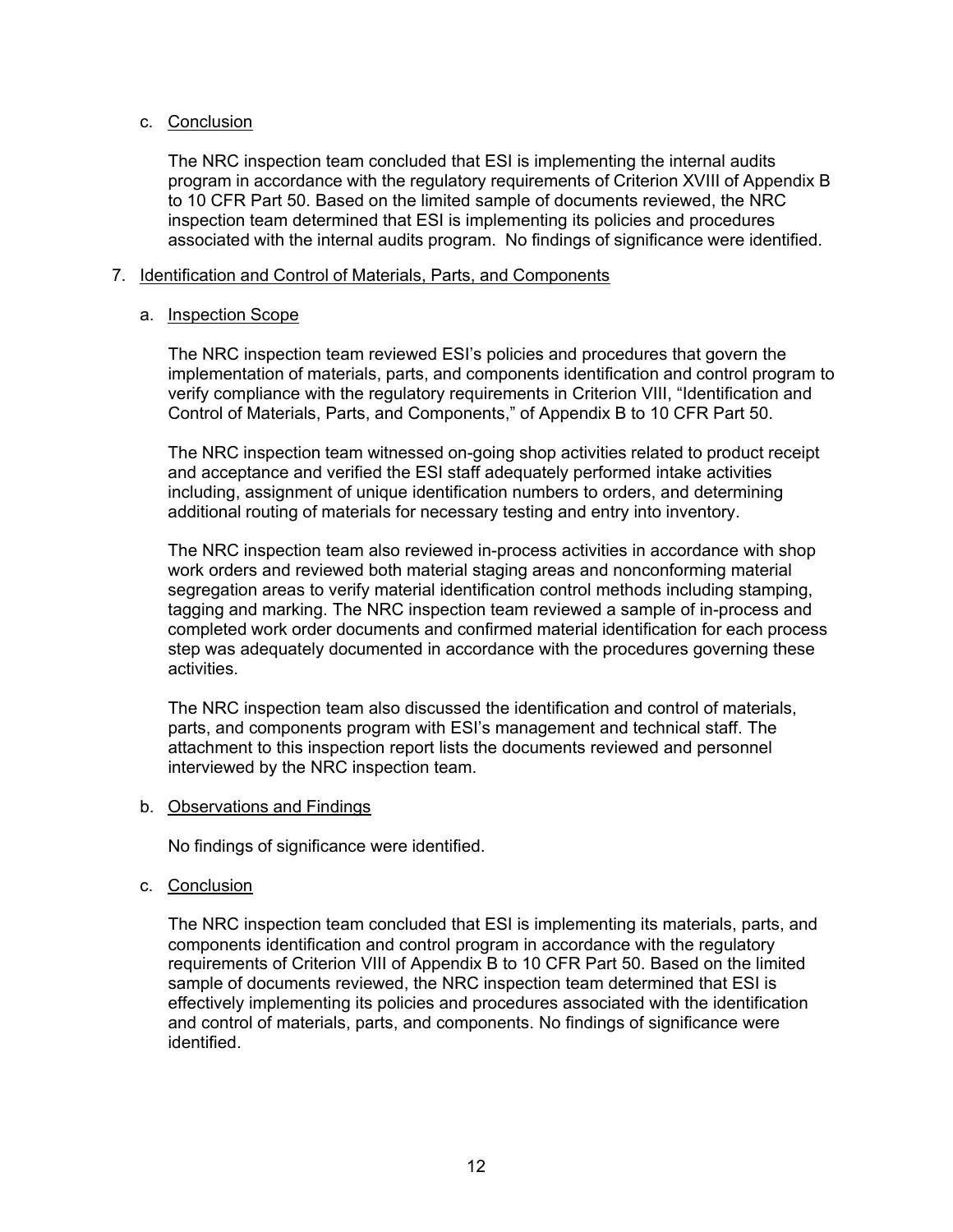## 7. Entrance and Exit Meetings

On November 1, 2021, the NRC inspection team discussed the scope of the inspection with Mr. Dan Roberts, Quality Assurance Manager, and other members of ESI's management and technical staff. On November 5, 2021, the NRC inspection team presented the inspection results and observations during an exit meeting with Mr. Mike Thiel, General Manager, and other members of ESI's management and technical staff. The attachment to this report lists the attendees of the entrance and exit meetings, as well as those individuals whom the NRC inspection team interviewed.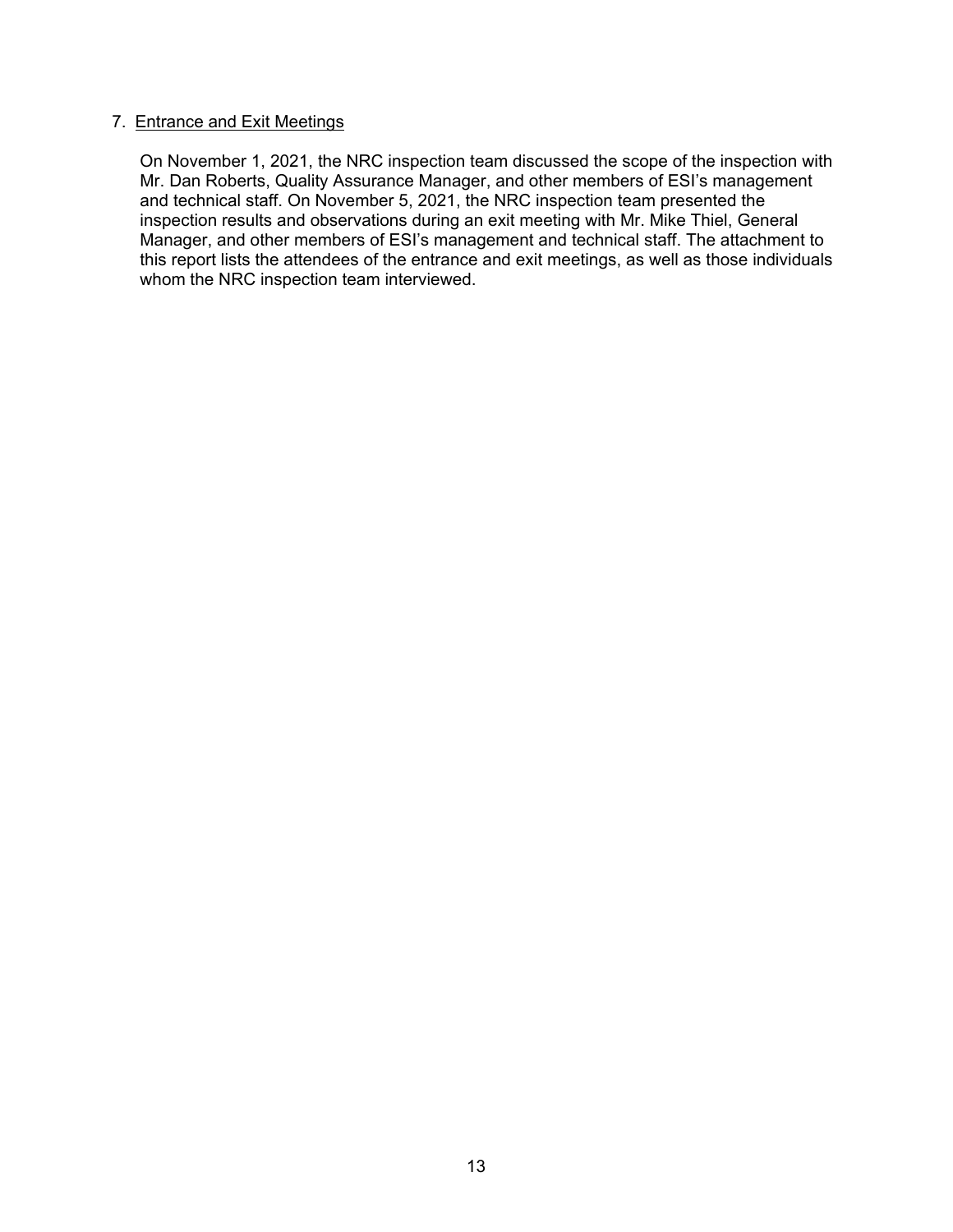# **ATTACHMENT**

# 1. ENTRANCE/EXIT MEETING ATTENDEES

| <b>Name</b>            | <b>Title</b>                            | <b>Affiliation</b> | <b>Entrance</b> | <b>Exit</b> | Interviewed  |
|------------------------|-----------------------------------------|--------------------|-----------------|-------------|--------------|
| Dan Roberts            | QA manager                              | <b>ESI</b>         | X               | X           | X            |
| Darryl Hartley         | <b>Customer Service</b><br>Manager      | <b>ESI</b>         | X               | X           |              |
| <b>Kevin Broussard</b> | <b>Quality Inspection</b><br>Supervisor | <b>ESI</b>         | X               | X           |              |
| John Kriesel           | Engineering<br>Manger                   | <b>ESI</b>         | X               | X           |              |
| <b>Nick Kerr</b>       | Dedication<br>Engineering<br>Supervisor | <b>ESI</b>         | X               | X           |              |
| <b>Greg Winstead</b>   | <b>Materials Manager</b>                | <b>ESI</b>         | X               | X           |              |
| Chris Payne            | Production<br>Manager                   | <b>ESI</b>         | X               | X           | X            |
| Jack Murray            | <b>Field Service</b><br>Manager         | <b>ESI</b>         | X               | X           |              |
| <b>Michael Thiel</b>   | <b>General Manager</b>                  | <b>ESI</b>         | X               | X           |              |
| <b>Anthony Pate</b>    | <b>Quality Engineer</b>                 | <b>ESI</b>         |                 |             | X            |
| Joni Broussard         | <b>Quality Inspector</b>                | <b>ESI</b>         |                 |             | X            |
| Daniel Tyson           | <b>Project Engineer</b>                 | <b>ESI</b>         |                 |             | X            |
| Ryan Leyshon           | <b>Project Engineer</b>                 | <b>ESI</b>         |                 |             | $\mathsf{X}$ |
| Andrea Keim            | <b>Inspection Team</b><br>Leader        | <b>NRC</b>         | X               | X           |              |
| Deanna Zhang           | Inspector                               | <b>NRC</b>         | X               | X           |              |
| Laura Smith            | Inspector                               | <b>NRC</b>         | X               | X           |              |
| Paul Prescott          | Inspector                               | <b>NRC</b>         | $X^*$           | $X^*$       |              |
| Kerri Kavanagh         | <b>Branch Chief</b>                     | <b>NRC</b>         |                 | $X^*$       |              |

\*Via Teleconference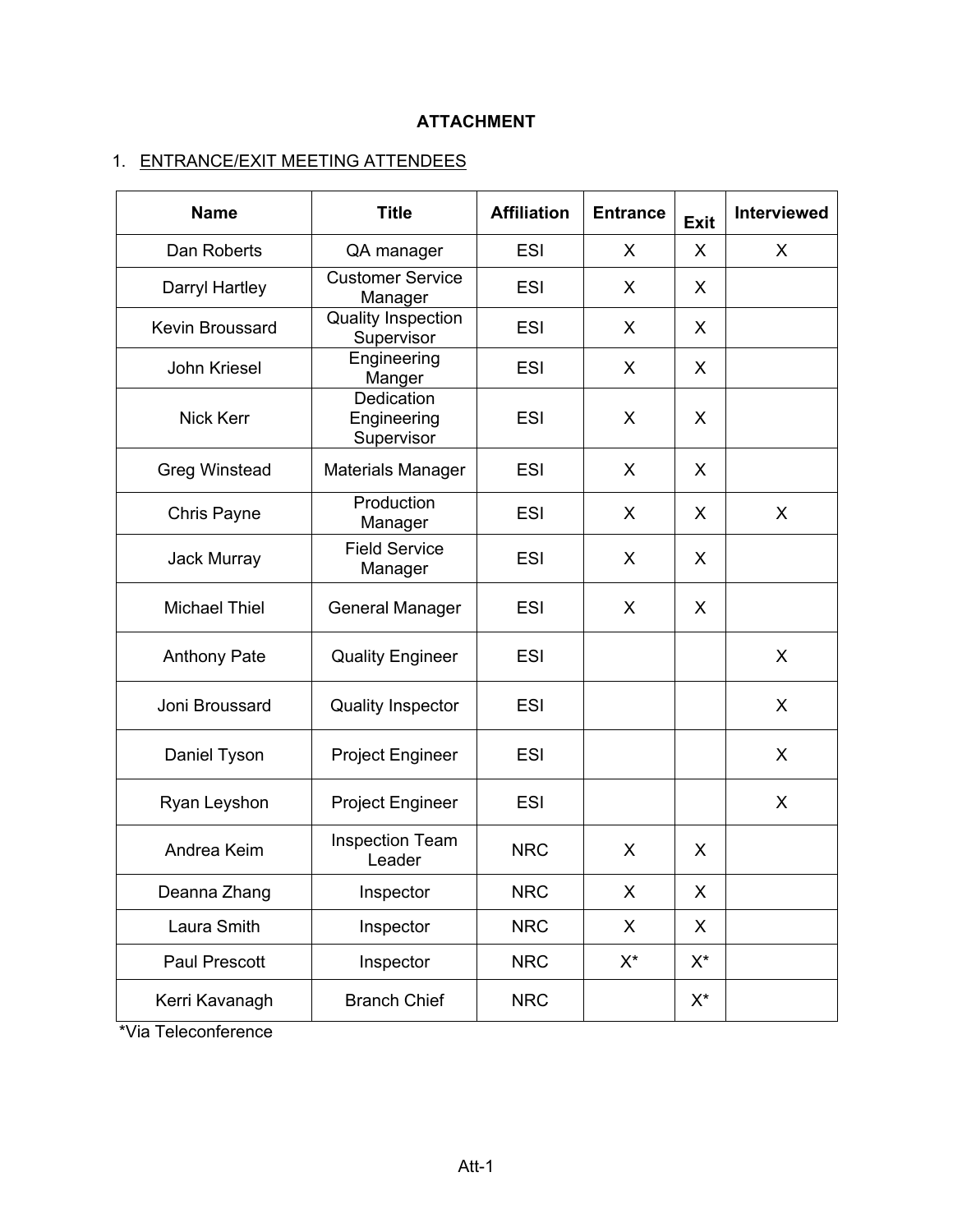## 2. INSPECTION PROCEDURES USED

Inspection Procedure (IP) 36100, "Inspection of 10 CFR Part 21 and Programs for Reporting Defects and Noncompliance," dated May 16, 2019.

IP 43002, "Routine Inspections of Nuclear Vendors," dated January 27, 2017.

IP 43004, "Inspection of Commercial-Grade Dedication Programs," dated January 27, 2017.

## 3. LIST OF ITEMS OPENED, CLOSED, AND DISCUSSED

| <b>Item Number</b>   | <b>Status</b> | <b>Type</b> | <b>Description</b>   |
|----------------------|---------------|-------------|----------------------|
| 99901362/2015-201-01 | <b>CLOSED</b> | <b>NON</b>  | <b>Criterion VII</b> |
| 99901362/2015-201-02 | <b>CLOSED</b> | <b>NON</b>  | <b>Criterion XVI</b> |
| 99901362/2021-201-01 | OPENED        | <b>NOV</b>  | 10 CFR Part 21       |

## 4. DOCUMENTS REVIEWED

## Policies and Procedures

- Engine Systems, Inc., Quality Assurance Manual 6<sup>th</sup> Edition, Revision 0, dated February 20, 2018
- EP-201, "Design Control," Revision 3, dated March 14, 2002
- EP-203, "Design Verification," Revision 4, dated January 5, 2021
- PSP-106, "Inventory Control Procedure," Revision 6, dated March 21, 2018
- PSP-201, "Dedication of Safety Related Items," Revision 22, dated July 29, 2021
- PSP-202, "Processing Nuclear Replacement Parts Orders," Revision 24, dated December 29, 2020
- QAP-501, "Supplier Audits/Surveys and Source Verifications," dated May 18, 2021
- QAP-502, "Conducting Internal Audits," Revision 14, dated April 26, 2019
- QCP-301, "Control of Nonconforming Conditions and Corrective Actions," Revision 30, dated May 18, 2021
- QCP-600, "Measuring and Test Equipment Calibration and Control," dated April 16, 2020
- S-100, "Soldering Specifications," Revision 2, dated May 1, 2015
- QCP-250, "Cyber Security for Handling of Safety Related Digital Equipment," Revision 1, dated April 30, 2018

## Commercial-Grade Dedication Records

- Dedication Inspection Report No. 52230, "Ring Set with Chrome Backing," dated October 7, 2021
- Dedication Inspection Report No. 50926, "Camshaft Assembly," dated April 28, 2021
- Dedication Report No. D-EMD-9319334-1, "Safety Related Commercial Grade Item: Camshaft Assembly, Left Bank," dated April 8, 2021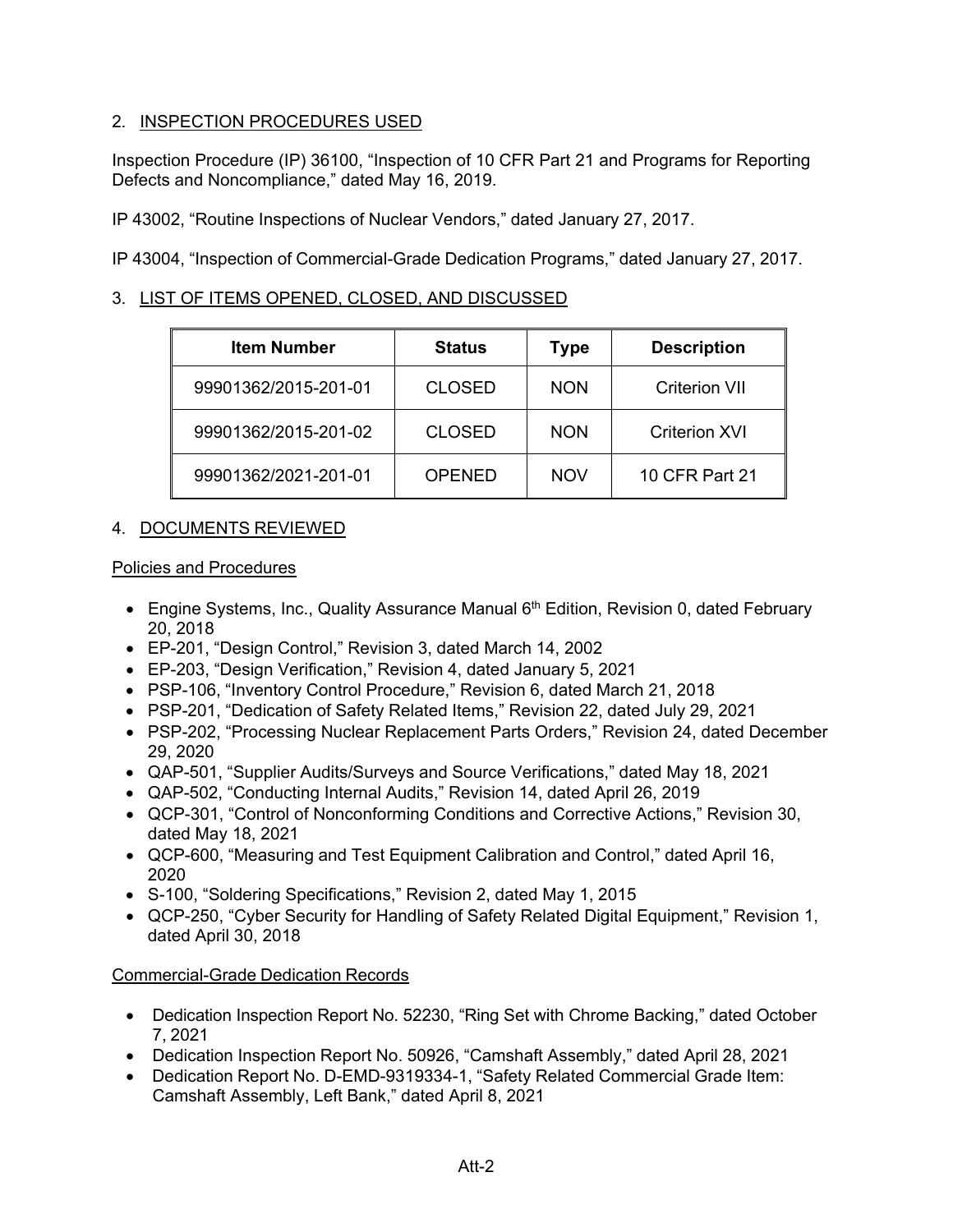- ESI Material Test Form for Part No. 9319320, "Cam Segment," dated April 13, 2021
- ESI Material Test Form for Part No. 8241971, "Stub Shaft," dated April 13, 2021
- ESI Material Test Form for Part No. 8241974, "Stub Shaft," dated April 13, 2021
- ESI Material Test Form for Part No. 8028638, "Camshaft Spacer," dated April 13, 2021
- ESI Material Test Form for Part No. 8034672, "Stud," dated April 13, 2021
- ESI Material Test Form for Part No. 8034673, "Stud," dated April 13, 2021
- ESI Material Test Form for Part No. 8035950, "Special Washer," dated April 13, 2021
- ESI Material Test Form for Part F-577-046, "Pressure Switch" dated February 15, 2019
- Dedication Inspection Report No. 50373, "ASME Section III Immersion Heater," dated March 1, 2021
- Dedication Report No. D-CES74046116ESI-1, "Safety Related Commercial Grade Item: Immersion Heater, 50kW, 480VAC," dated March 16, 2021
- Dedication Inspection Report No. 51622, "Lower Rod Bearing," dated July 23, 2021
- Dedication Report No. D-EMD-8136114-1, "Safety Related Commercial Grade Item: Connecting Rod Bearing Shell, Lower," dated February 22, 2019
- Dedication Inspection Report No. 51016, "Rocker Arm (Exhaust)," dated May 5, 2021
- Dedication Report No. D-CES-KSV255A2-1, "Safety Related Commercial Grade Item: Exhaust Rocker Arm Assembly," dated April 2, 2018
- Dedication Report No. D-CES-F577046-1, "Safety-Related Commercial Grade Item Pressure Switch" Revision 4, dated May 22, 2018
- Dedication Inspection Report No. 52367, "Pressure Switch," dated November 1, 2021
- Dedication Report 505-NQ-1, "Nuclear Qualification of Woodward 505 Digital Control, P/N 9903-543," Revision 2, dated January 30, 2018
- Dedication Report TCP-ESI-80033761-1, "Safety Related Commercial Grade Item for Turbine Control Panel Assembly ESI P/N 8003376-1," dated July 9, 2021
- Dedication Report EC-WOOD-9903543-1, "Safety Related Commercial Grade Item 505 Digital Governor P/N 9903-543," Revision 11, dated May 3, 2021

## Purchase Orders (POs) and Proposals

- PO 1143071, Revision 0, dated November 1, 2021
- PO 902443, Revision 2, dated November 12, 2020
- Proposal 8003376, Letter to Curtiss-Wright, "Entergy Specification SPEC-11-00002-A, Rev. 4-EFW Turbine Controls Upgrade Arkansas," dated January 7, 2020

## Design Documents

- Report Number ESI-STP-21-132, "ESI Seismic Test Procedure of Pressure Switch P/N F-5770946," Revision 0, dated November 1, 2021
- Supplier Deviation Notification for Pressure Switch Fitting Material for PO 1143071, dated November 1, 2021
- SPEC-11-0002, "Entergy EFW Turbine Controls Upgrade Arkansas Nuclear One Units 1 and 2," Revision 4
- 8003376-PDP, "Project Design Plan for Turbine Governor Upgrade ESI IWO 8003376 Dresser-Rand/Entergy Arkansas Nuclear ONE Unit 2," Revision 0, dated April 22, 2020
- 8003376-Config-1, "Woodward 505 & MOOG CSA SD Digital Controller Configuration Procedure for Turbine Governor Upgrade for Arkansas Nuclear One-Unit 2" for CW PO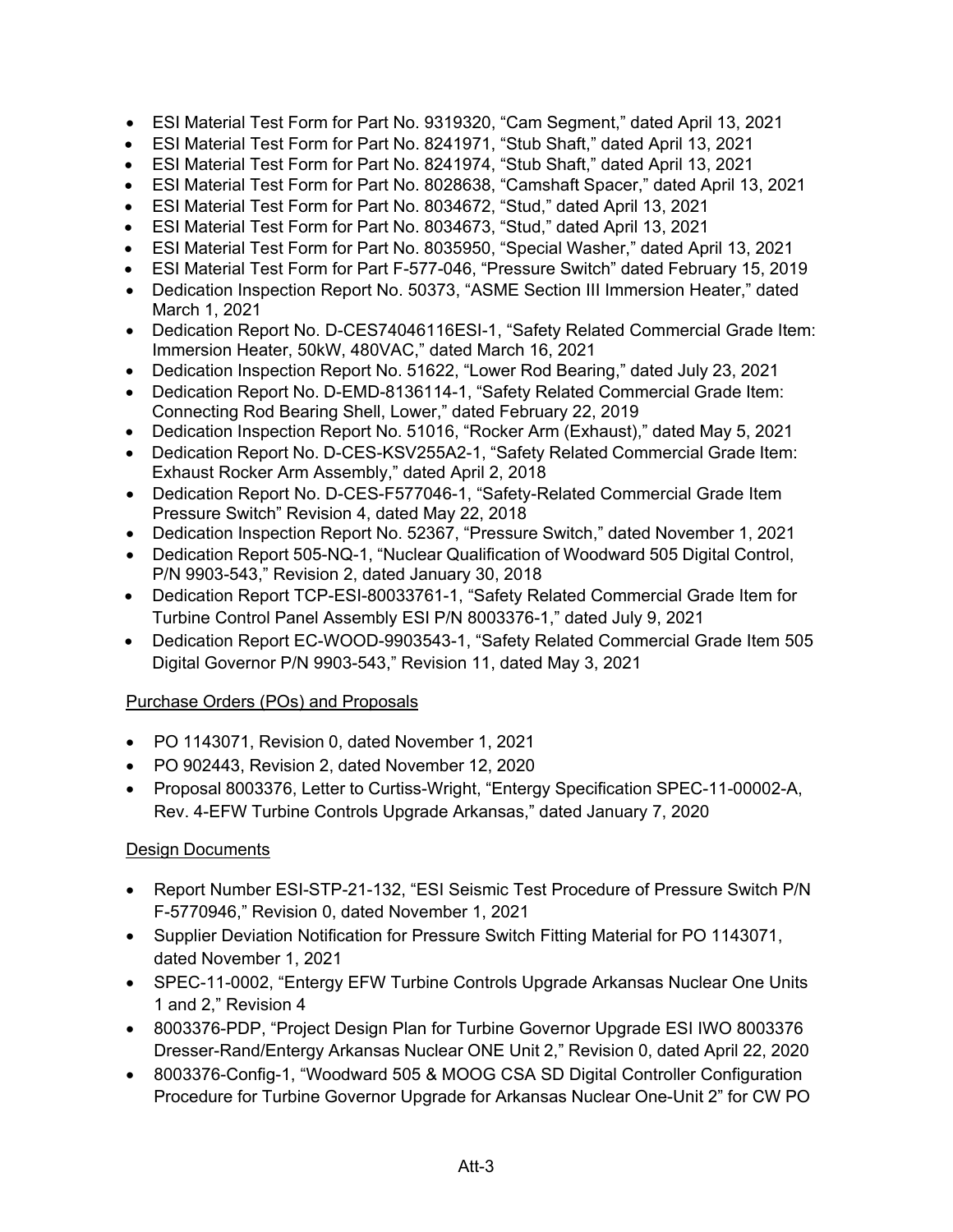900849, Revision 2, dated July 28, 2021

- Design Verification Form Exhibit 1 of EP-203 for "8003376-FAT-1 Factory Acceptance Test, Revision 2," dated November 9, 2020
- Design Verification Form Exhibit 1 of EP-203 for "8003376-FAT-1 Factory Acceptance Test, Revision 1," and "8003376-FEMA-1, "Failure Modes and Effect Analysis, Revision 1," dated September 2, 2020
- Design Verification Form Exhibit 1 of EP-203 for "8003376-FEMA-1, "Failure Modes and Effect Analysis, Revision 0," dated July 23, 2020
- Design Verification Form Exhibit 1 of EP-203 for "8003376-BITRP-1, Burn-in/Temp Rise Procedure, Revision 0," "8003376-FAT-1, Factory Acceptance Test Procedure, Revision 0," and "8003376-CONFIG-1, Woodward 505 & MOOG CSA SD Digital Controller Configuration Procedure, Revision 0," dated July 23, 2020
- Design Verification Form Exhibit 1 of EP-203 for "8003376-PHLA-1, Power/Heat Load Analysis, Revision 1," dated March 11, 2021
- Design Verification Form Exhibit 1 of EP-203 for "8003376-PHLA-1, Power/Heat Load Analysis, Revision 0," dated July 28, 2020
- Design Verification Form Exhibit 1 of EP-203 for "8003376-FAT-1, Factory Acceptance Test Procedure, Revision 3," and "8003376-CONFIG-1, Woodward 505 & MOOG CSA SD Controller Configuration Procedure, Revision1," dated February 1, 2021
- 8003376-FAT-1, "Electronic Governor Speed Control Test Procedure for Electronic Governor Speed Control System (EGSCS) Terry Turbine Governor Upgrade Arkansas Nuclear One Unit 2 for PO 900849," Revision 3, dated Mary 19, 2021
- 8003376-FEMA-1, "Failure Modes and Effects Analysis for Electronic Governor Speed Control System (EGSCS) Terry Turbine Governor Upgrade Arkansas Nuclear One Unit 2 for Curtiss-Wright CW PO 900849," Revision 1, dated September 1, 2020
- 9903543-RVP-1, "Receipt Verification Procedure for 505 Digital Turbine Governor Factory Default Settings," Revision 0, dated March 23, 2017
- Exhibit 1 of QCP-250, "Inventory Log for Sales Order 8003376, Part 9903-543, S/N 2184459"

# Certification of Conformance

• Certificate of Conformance for PO 1143071, dated November 1, 2021

# Surveys

- Piston rings manufacturer survey conducted by third-party contractor, dated July 19, 2021
- Piston rings forging manufacturer survey conducted by third-party contractor, dated July 21, 2021
- Crankshaft and camshaft manufacturer survey conducted by ESI, dated January 14, 2021
- Immersion heaters and components manufacturer survey conducted by ESI, dated August 11, 2021
- Forging and bonding lining to steel shell for bearings supplier survey conducted by ESI dated September 7, 2021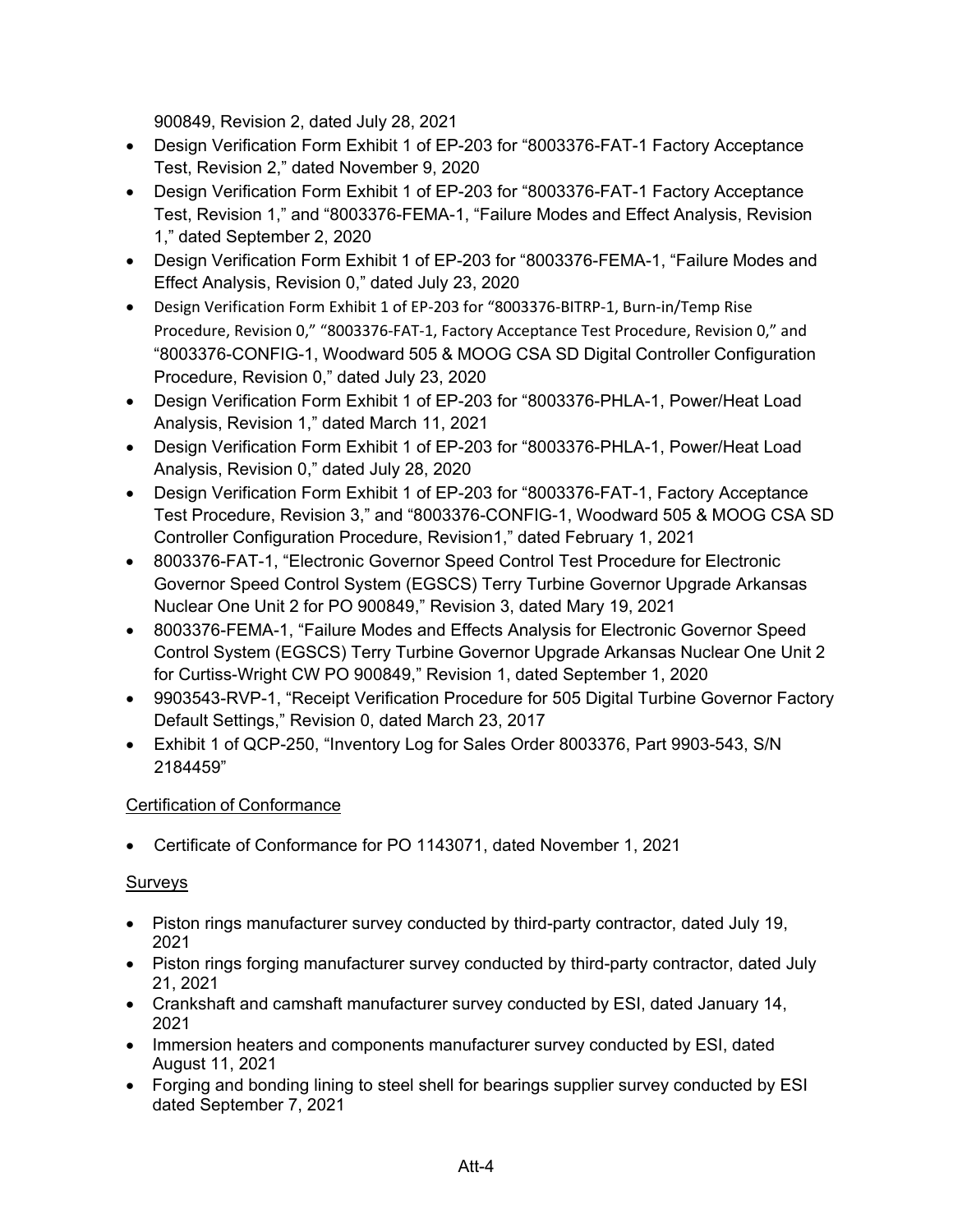- Bearing supplier survey conducted by ESI, dated March 13, 2019
- Governor manufacturer survey conducted by ESI, dated May 18, 2021

## Calibration and Test Records

- Certificate of Calibration for Fluke 700G07 Pressure Gage with S/N 2177014, dated March 26, 2021
- Certificate of Calibration for PCP ICP J353B01/ACS-4 Accelerometer with S/N 132761, dated July 17, 2021
- Certificate of Calibration for PCP ICP J353B01/ACS-4 Accelerometer with S/N 133668, dated July 17, 2021
- Certificate of Calibration for PCP ICP J353B01/ACS-4 Accelerometer with S/N 172416, dated July 17, 2021
- Certificate of Calibration for Vibration Research Corporation Model VR 9500 Seismic Table Control System for tri-axial vibration controller (MTE No. 4504, 4505, and 4506), dated September 24, 2021

### Nonconformance Reports

| 11994 | 12064 | 12181 |
|-------|-------|-------|
| 12256 | 12311 | 12382 |
| 12449 | 12514 | 12568 |
| 12617 | 12633 | 12661 |
| 12736 | 12761 | 12780 |
| 12793 | 12868 | 12951 |
| 13117 | 13184 | 13215 |
| 13236 | 13248 | 13281 |
| 13312 | 13362 | 13402 |
| 13481 | 13538 | 13609 |
| 13644 |       |       |

## Corrective Action Reports

| 2015-19 | 2015-20 | 2015-21 |
|---------|---------|---------|
| 2015-22 | 2019-01 | 2019-02 |
| 2019-03 | 2019-06 | 2019-11 |
| 2019-14 | 2020-01 | 2020-02 |
| 2020-03 | 2020-04 | 2020-05 |
| 2020-06 | 2020-07 | 2020-08 |
| 2020-09 | 2020-10 | 2020-11 |
| 2020-12 | 2021-03 | 2021-11 |
| 2021-12 | 2021-13 | 2021-15 |
| 2021-19 | 2021-20 | 2021-21 |

## 10 CFR Part 21 Evaluations

- 10CFR21-0125
- 10CFR21-0127